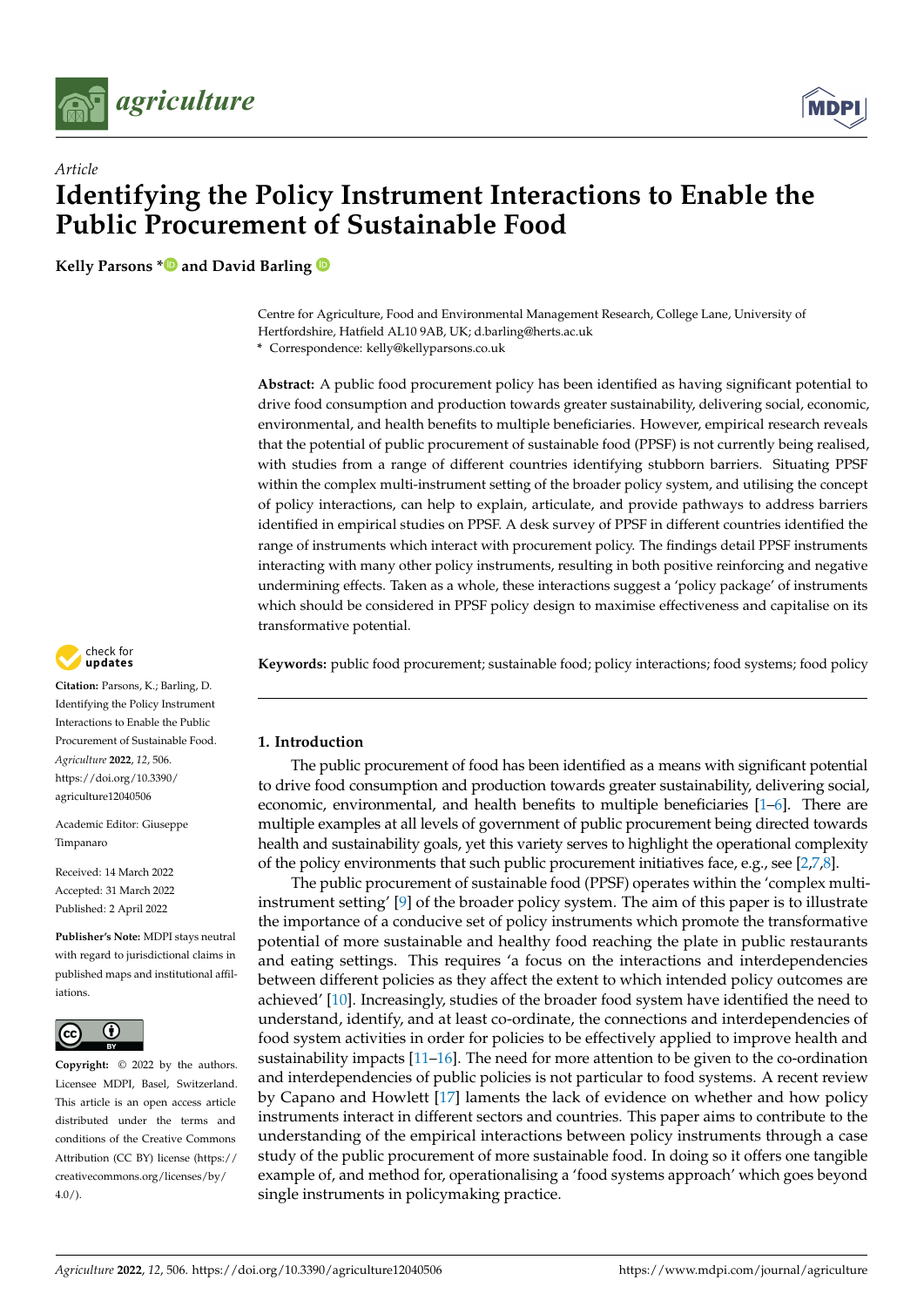Public procurement is a policy employed in many countries at considerable cost to governments; representing 13 to 20 per cent of gross domestic product in OECD countries (all goods and services) [\[4\]](#page-18-10). In the UK, £2.4 billion is spent annually on *food* procurement specifically, representing 5.5 per cent of total food sales [\[18\]](#page-18-11). Most governments have a procurement policy and many have specific policies on public food procurement. At the same time, empirical research has detailed how the potential of PPSF is not being realized, with reviews from a range of different countries identifying stubborn barriers. Canadian researchers concluded that 'despite recommendations, healthy food procurement policies have not been broadly implemented in Canada', noting issues and challenges hindering implementation including limited knowledge of potential positive impacts, logistical barriers (e.g., lack of cooks or kitchens in schools), financial issues (pressures to create revenue streams from food service and/or franchising), and inconsistent nutrition standards and policies [\[7\]](#page-18-3). In Finland, factors hampering the use of organic, and local, food and making responsible choices unduly difficult in public catering include: inadequate know-how on purchasing procedures; lack of education among the municipal procurers; economically stressed purchasing procedure focusing primarily on price; steadily increasing purchasing costs; uneven availability and low availability of appropriate processed products; plus poor co-operation along the organic food chain and other sectoral fragmentation [\[8\]](#page-18-4). The proposition of this paper is that the concepts of policy instruments and their interactions can help to explain, articulate, and provide pathways to address barriers identified in empirical studies on PPSF. The article examines case studies of PPSF policy innovation through the conceptual lens of policy instrument interactions as a test case for the applicability of these concepts in the field of food policy. As such, the aim of the paper is not to evaluate the effectiveness of the policies referenced or of the policy interactions identified. It does not address the most effective design of an individual PPSF policy instrument per se, but rather recommendations around an optimum PPSF policy package are offered in the discussion. In the conclusion, suggestions for future research to expand the evidence base further are offered.

# **2. Conceptual Framework and Methods**

# *2.1. Theoretical and Conceptual Context*

#### 2.1.1. Sustainable Food and Public Food Procurement

The term sustainable food is often used as a summary or short hand term for food that is procured, delivered, and prepared for consumption in public sector settings, ranging from schools and universities to government departments, and from armed forces canteens to hospitals and care homes. There is no single accepted definition of sustainable food, and different conceptualisations offer different emphases, across sustainability's established ecological, economic, social (including health), dimensions, and sometimes a cultural dimension [\[1](#page-18-0)[,19\]](#page-18-12). As Morley notes, 'the FAO have put forward five defining principles that encompass sustainable food and agriculture: 1. Improving efficiency in the use of resources; 2. conserving, protecting and enhancing natural ecosystems; 3. protecting and improving rural livelihoods and social well-being; 4. enhancing the resilience of people, communities and ecosystems; and 5. promoting good governance of both natural and human systems' [\[1\]](#page-18-0). When defining the environmental dimension, the Eat Lancet Commission on healthy diets from sustainable food systems, utilised the planetary boundaries framework, encompassing GHG, cropland use, water use, nitrogen and phosphorus application, and extinction rate [\[20\]](#page-18-13). Morley highlights four types of sustainable food category with pertinence to PPSF: organic, local, welfare friendly, and fair trade [\[1\]](#page-18-0).

As a result of this heterogeneity, interpretations of the sustainability characteristics that are ascribed to food and related meal offerings in public sector settings vary. One recent systematic review of studies of sustainability criteria for public procurement of food identified some main aspects [\[21\]](#page-18-14). In this review, environmental was identified heavily with organic food production, overlapping with health. Reduction of waste, climate impact reduction, and seasonality also featured as environmentally sustainable. Social was linked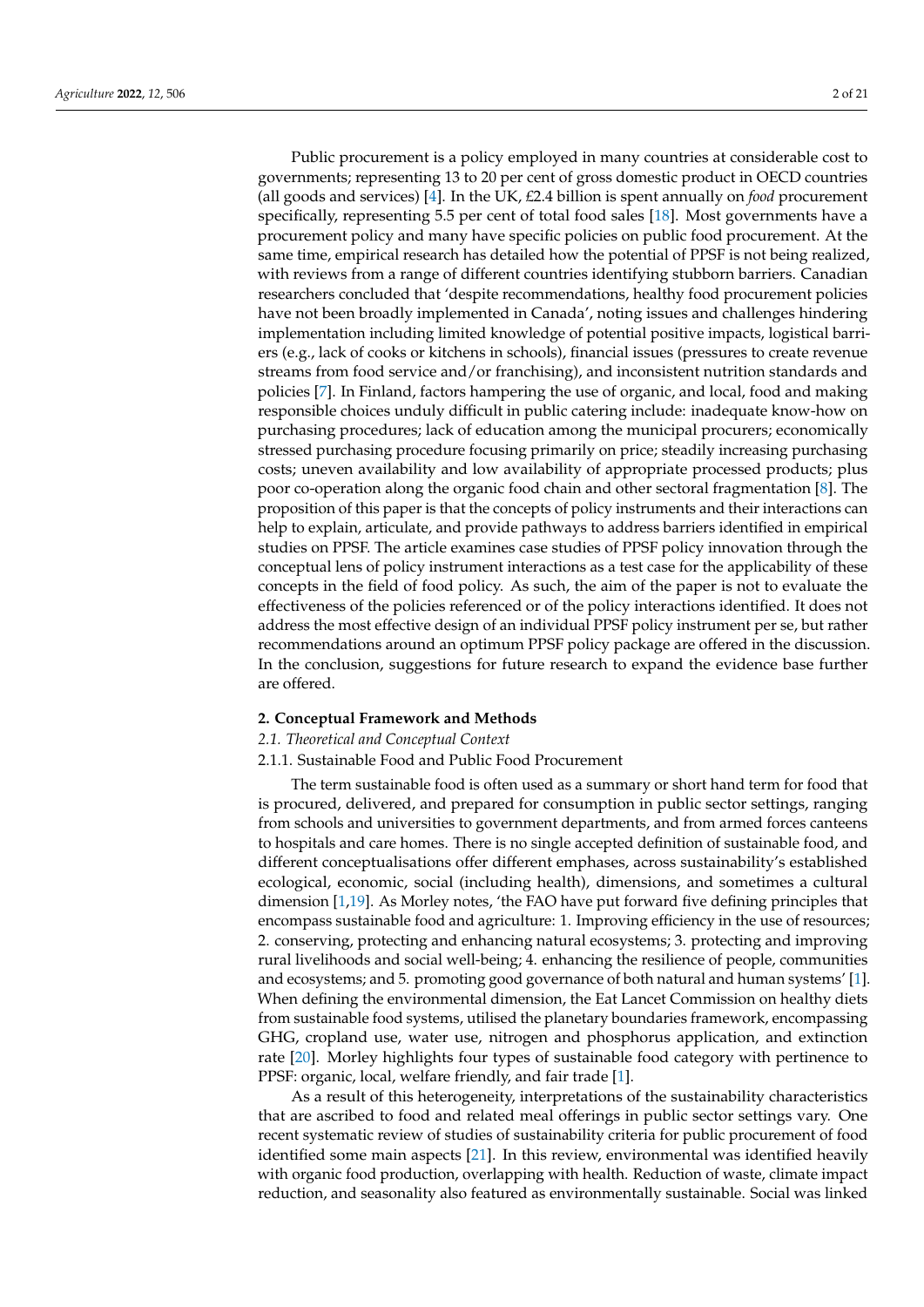to healthy food and the reduction of externalities in production (groundwater pollution, pesticide residue reduction), complementing organic food. Livelihoods was a key economic sustainability criterion notably for small and local farmers [\[21\]](#page-18-14). Often, individual studies of the public procurement of sustainable food have highlighted one particular benefit, such as providing a market for small and local-regional farmers e.g., [\[22\]](#page-18-15), or lowering carbon emissions [\[23\]](#page-19-0). The range of studies for sustainable food public procurement was addressed as part of the literature search process described in Section [2.2](#page-3-0) below.

#### 2.1.2. Policy Instrument Interactions

The rationale for looking beyond individual policy instruments to the broader mix of policy instruments is well established in the policy studies literature. Smart policy design should recognise how instruments create interactive effects, which can be complimentary, supplementary, or counterproductive, and should aim to minimise counterproductive interactions and maximise synergies which may occur when multiple instruments are more effective than when deployed alone [\[17](#page-18-9)[,24\]](#page-19-1). For proponents of 'smart regulation' such as Neil Gunningham, basic principles include (1) considering the full range of policy instruments available; and (2) employing a mix of policy instruments carefully chosen to create positive interactions with each other and to respond to particular, context-dependent features of the policy sector [\[7,](#page-18-3)[25,](#page-19-2)[26\]](#page-19-3). Drawing on policy studies conceptualisations, and our existing knowledge of food policy, this paper applies the following definitions of 'instruments', 'interactions', 'policy mix', and 'packages'.

We adopt 'instrument' as the label for a particular action by government or nongovernment actors, while acknowledging the terms 'policy', 'intervention', 'instrument', 'tool', 'measure', or 'lever' are also used-often interchangeablyin the literature. The definition we employ also characterises policy instruments broadly and with recognition of their hybridity, and as targeting both policy outcomes and processes (as explained next).

Firstly, a broad, extended definition of a policy instrument is utilised, in recognition of the many types of instruments which exist and are applied to food systems, from laws to voluntary certification schemes. The literature on policy instruments tends to equate instruments with distinct, single policy interventions, though there is some discussion of more blurred 'hybrid' instruments [\[27\]](#page-19-4). The empirical realities of public procurement policy suggest a more flexible definition of instruments to be appropriate. Public food procurement can involve a 'hybrid' range of instruments, ranging from framework policies or plans, to more specific regulations, finance, and training [\[27\]](#page-19-4). These might represent the 'parent' procurement policy itself and several accompanying measures (for example a set of non-binding nutrition standards), which may be understood as 'sub-instruments' following [\[27–](#page-19-4)[30\]](#page-19-5). It is not always empirically evident whether instruments which are described as part of a case's 'procurement policy' are subinstruments of a parent procurement policy, or independent from the procurement policy. Cognisant of this blurring, we include instruments specified in the procurement policy itself (for example, a requirement to buy from local or family farms) as well as distinct instruments such as health regulations. Both cases can result in positive or negative interactions with the core parent policy objective of sustainable food procurement. In the interests of parsimony, the term 'instruments' is used in the paper to also include 'sub-instruments'.

Secondly, in defining policy instruments we make the distinction between 'substantive' instruments—those used to directly affect policy outcomes such as regulation or subsidies and 'procedural' instruments (for example monitoring or evaluation of policies), which are used to affect policy processes and outcomes [\[31\]](#page-19-6). Procedural instruments, though relatively neglected compared to their substantive counterparts, indirectly but 'significantly affect policy processes and outcomes' [\[31\]](#page-19-6). Again, both substantive and procedural instruments interact with PPSF.

The relationships between instruments are labelled 'interactions', and—applying a simplified version of the complimentary, supplementary, or counterproductive typology we propose that such interactions can be classified as undermining, or 'negative' where a policy, or absence of a particular policy undermines the effectiveness of PPSF. They can be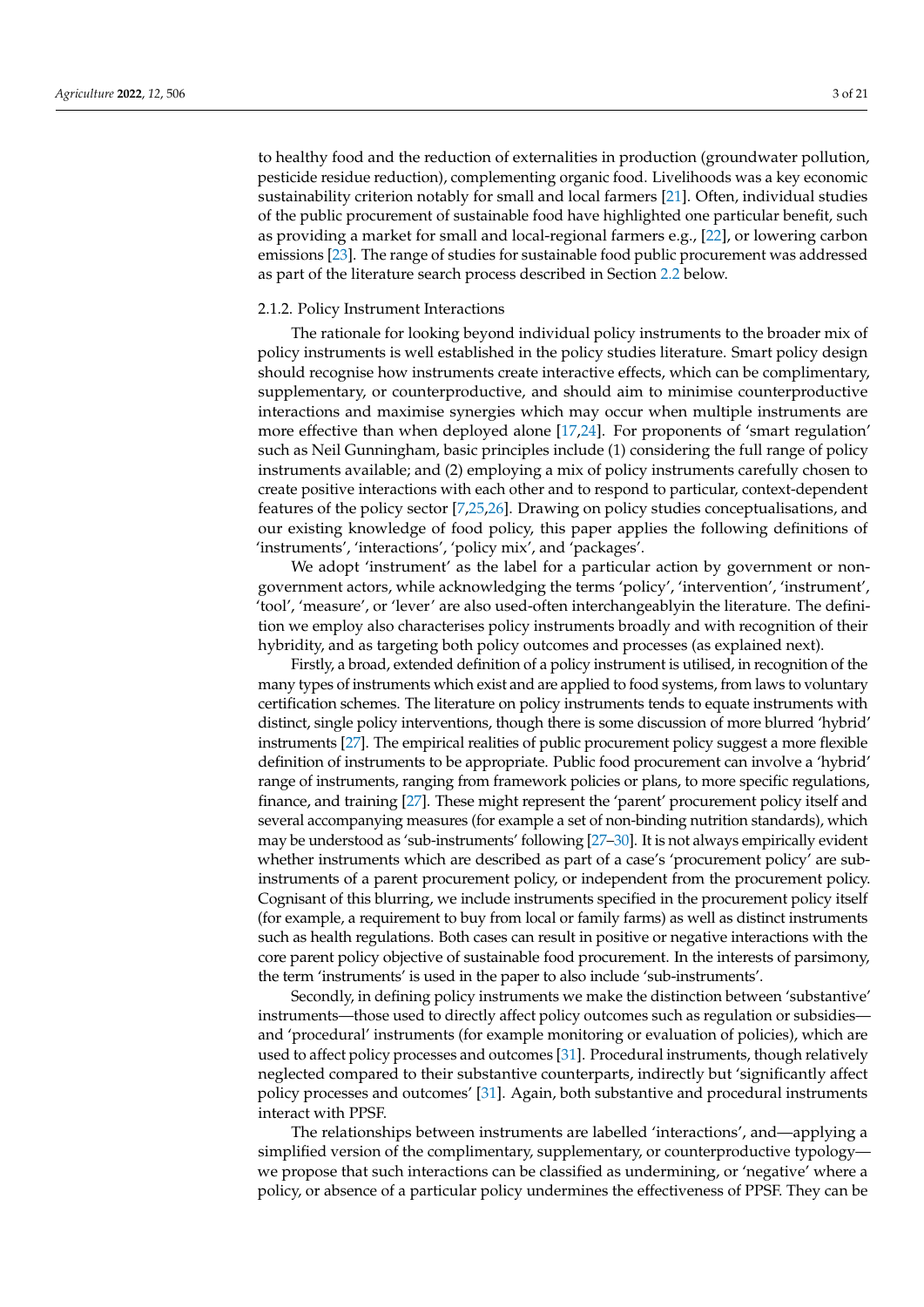classified as complimentary, or 'positive', where a policy instrument—or a particular subinstrument within an overarching PPSF policy—is suggested to increase the effectiveness of a PPSF policy. Interactions between these myriad types of policy instrument are positioned as resulting from the particular policy *mix*—the sum total of existing policies—which exists in a food system.

Policy design can capitalise on positive interactions through the creation of a purposeful '*package*' of instruments designed to address one or more policy objectives, created in order to improve the effectiveness of the individual policy measures, and implemented while minimizing possible unintended effects' [\[32\]](#page-19-7), p. 3, in [\[33\]](#page-19-8). In an effort to avoid the conceptual ambiguity in the policy studies literature, the term 'mix' is used to label a set of existing instruments in a particular context, and 'package' to refer to a purposefullydesigned set of instruments.

## <span id="page-3-0"></span>*2.2. Methods*

There are practical limits to assessing instrument mixes: the multitude of possible permutations of instrument and institutional interactions render the task of producing a general causal model of relationships between the multiple variables impractical (even without problems of context specificity) [\[26\]](#page-19-3). A pragmatic approach was therefore employed to understand the PPSF policy mix context. A desk-based survey was conducted on PPSF policy in a range of countries, to identify instruments most relevant to (interacting with) PPSF which might need to be factored into policy design to maximise transformative potential. This evidence on PPSF policies was identified through two routes. Firstly, a literature search was conducted for a date range of 2010 to the present—using a combination of search terms for 'public procurement' and 'food' and 'sustainability'—on a number of databases, and relevant papers downloaded, results/abstracts screened and inclusion criteria applied: Business Source Complete (12); Google Scholar (117); JStor (4); Pubmed (16); Sage (11) and Scopus (82). Qualifying papers: addressed *public sector* food procurement (i.e., not food procurement per se); included references to food sustainability as an objective of food procurement; and featured an empirical case study data on a particular country or city-level procurement intervention. Papers were excluded where they were a generic discussion of sustainable food procurement without a specific empirical case, or where food procurement policy was one of several food policies under discussion, without a specific focus. Secondly, a grey literature search was conducted. This drew on an inventory of food-related policies—including PPSF policies—from around the world produced by the authors [\[34\]](#page-19-9), along with two existing reviews of country approaches [\[18,](#page-18-11)[35\]](#page-19-10). The review was conducted by the first author, and criteria cross-checked with the co-author.

Additional sources to those which resulted from the literature searches were identified from papers and reference lists. Inclusion criteria to select case studies were applied; there needed to be at more than one source available on the case study, and the sources needed to provide detail which would enable identification of interactions with procurement policy. In total, food public procurement policy case examples from nine countries met the inclusion criteria: Brazil, Denmark, Finland, Germany, Italy, Norway, Sweden, UK, and USA. In addition, examples of policy interdependencies from other countries (e.g., Austria; Latvia; Slovenia) were included where they contributed additional findings on policy interactions. In total, 41 papers and reports were used to extract the data for the case studies.

The country case studies were reviewed and coded for mentions of policy instruments (for example an agriculture programme in Denmark to provide organic supply for use in PPSF); enablers and constraints of PPSF which could be addressed by a policy instrument intervention (e.g., requirement for food producer training signified by failures to understand procurement rules); or other interactions with policies or activities not fitting the previous two categories. The data were then coded as either representing a positive or negative interaction. Instances where a policy instrument—or a particular sub-instrument within an overarching PPSF policy—was suggested to increase the effectiveness of a PPSF policy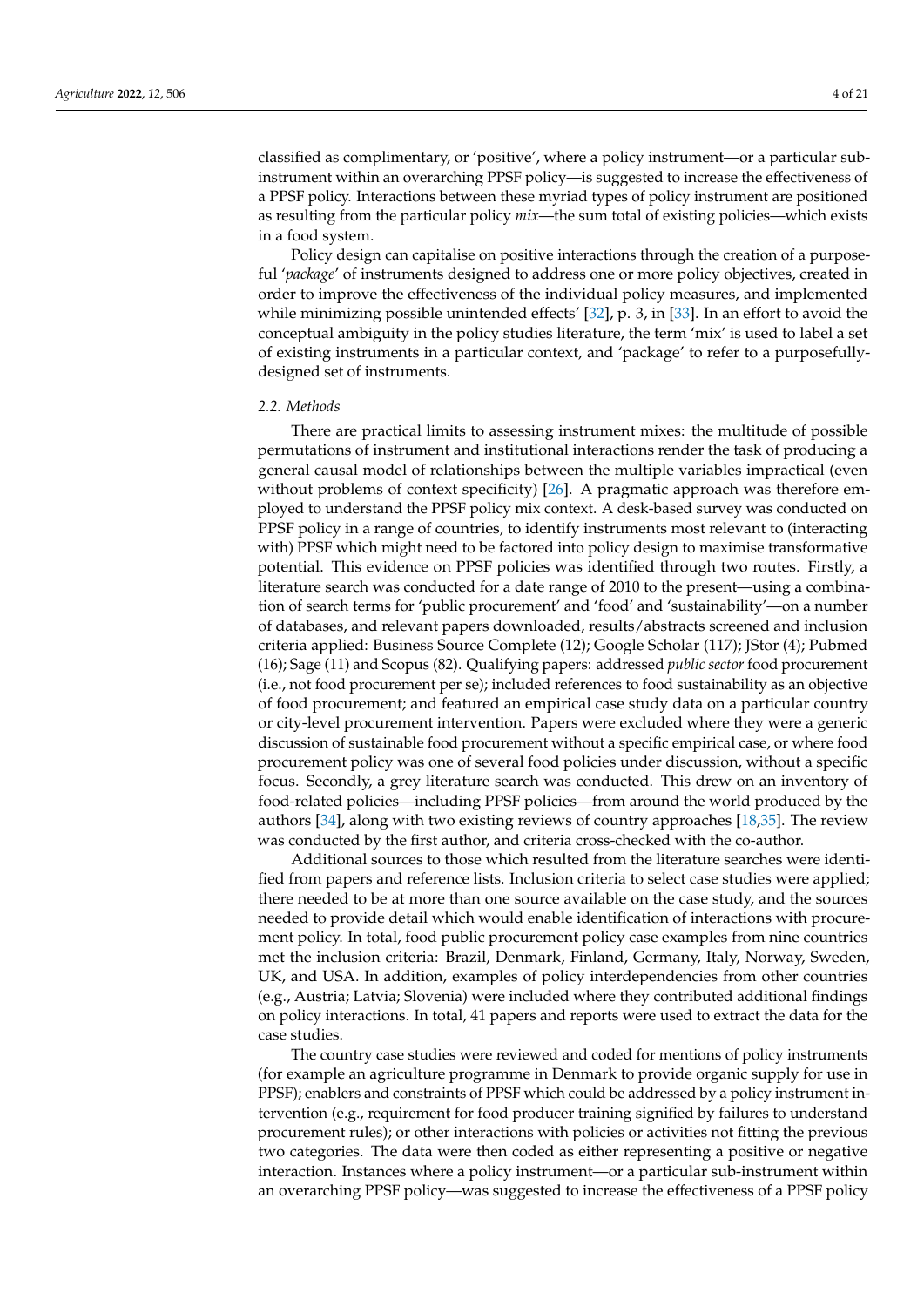were coded as 'positive'. Instances where the effectiveness of a PPSF policy was suggested to be undermined by another instrument, or absence of it, were coded as 'negative'.

#### **3. Results**

The results of the analysis are presented in Table [1.](#page-11-0) The Table documents PPSF policy interactions identified in the case studies, grouping these by broad category of policy instrument (e.g., Supply-related), and then by more detailed instrument (e.g., Agriculture Production Programme). Whether the identified interaction with PPSF was positive or negative is presented, alongside a short detail on the example. The discussion following the table provides more in-depth analysis of the findings.

The findings on food public procurement of sustainable food interventions illustrate its interactions with the broader policy mix. Its transformational potential towards sustainable food systems is amplified by positive interactions with complementary policy instruments, yet is dampened by a range of negative policy interactions, often resulting from the *absence* of particular supportive policy instruments, as outlined next under the headings of substantive and procedural.

#### *3.1. Substantive Instruments*

#### 3.1.1. Instruments to Support Supply

Two interrelated considerations related to PPSF are how the policy mix influences what produce is available to procure (including both what is grown and what is processed), and which producers are in a position to supply it. The potential for procurement —in particular locally sourced sustainable food procurement—can be undermined by lack of the right kind of produce. Inclusivity of suppliers is connected to this, since smaller/local producers may face practical barriers to supplying their produce.

Agricultural production programmes, and interventions to facilitate local processing, are two PPSF-interacting instruments identified in the analysis. One of the key enablers of Denmark's successful organic procurement policy has been an Organic Action Plan to doublethe area of organic agricultural production in Denmark [\[35\]](#page-19-10). An enabler in Sao Paolo, Brazil, has been an investment in a distribution centre to support local businesses to participate in supply [\[22\]](#page-18-15). Similarly, supply chain infrastructure that includes 'mission driven centers of aggregation, processing, and distribution (food hubs) dedicated to the same vision and goals of the collaborative' is identified as crucial in the USA case [\[41\]](#page-19-11).

Conversely, an absence of supportive instruments which facilitate the storage, processing, and distribution of produce is a common theme across multiple country cases. In comparison to some of its neighbours, Finland has experienced slower progress on developing organics. This has been ascribed to lack of local infrastructure such as centralised processing capabilities [\[35\]](#page-19-10). A case study of one Finnish municipality highlights how the proportion of local and organic food items available in the region is high, and the municipality is located in a primary production area for milk and beef, but a major bottleneck occurs due to concentration of processing plants into few large units. Investment into local processing—and of pre-processing of organics—is needed to create shorter local supply chains [\[8\]](#page-18-4). Similar barriers are found in Germany and Brazil. In Berlin, Germany, for instance, lack of local pre-processing means caterers rely on specialized suppliers that operate nationwide, often supplying cheap, anonymous vegetables from spot markets [\[38\]](#page-19-12). These examples concur with earlier studies identifying dependency on pre-processed food as a barrier for local value chains in school catering [\[38\]](#page-19-12). Attempts to build direct relationships with local organic farms in Germany were unsuccessful due to requirements farmers could not meet, such as a continuous supply of certain quantities and qualities [\[38\]](#page-19-12).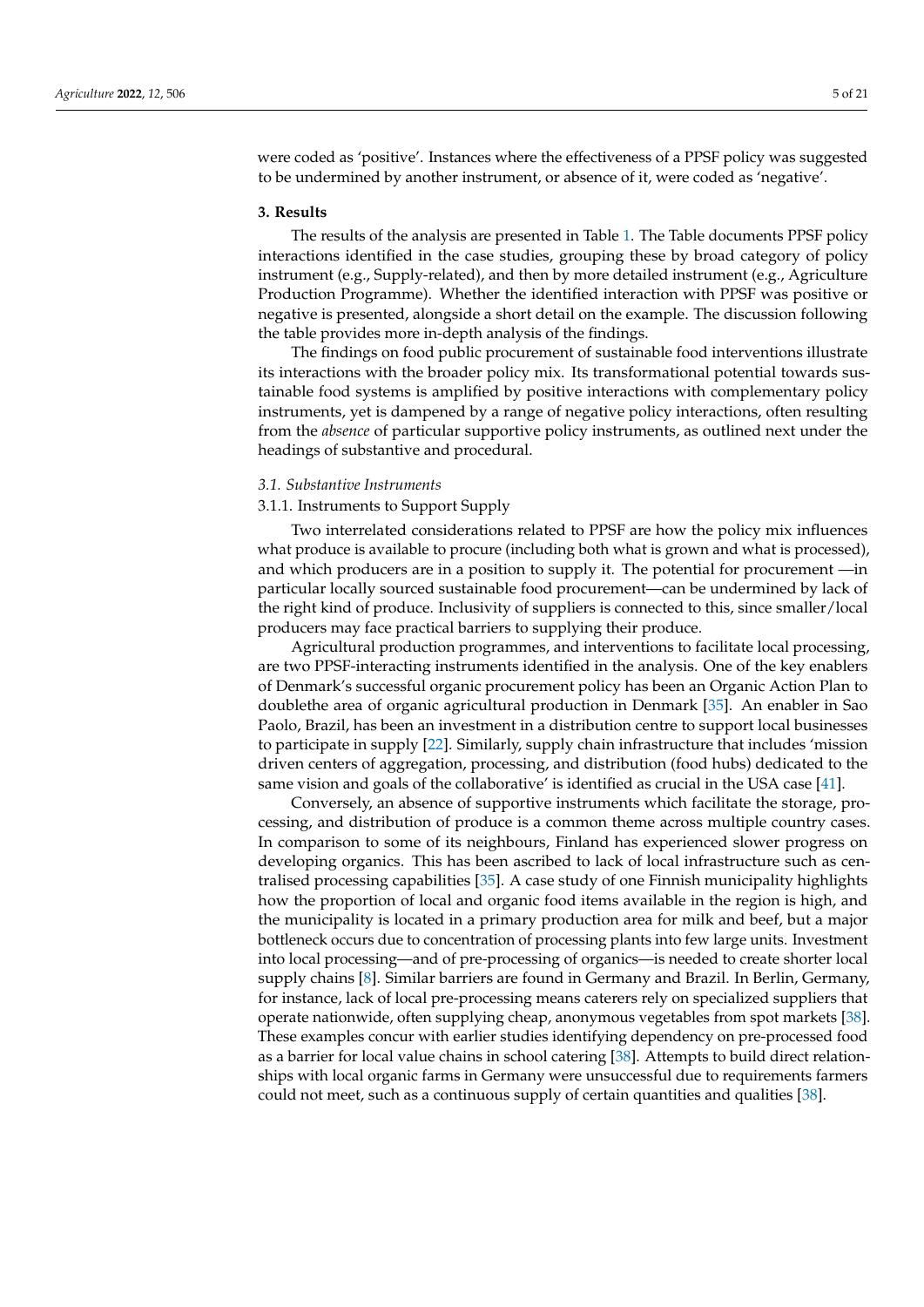|                         | <b>Policy Instrument Category</b> |                                                                             | Case Study where Identified            | <b>Positive or Negative</b><br>Interaction | <b>Details</b>                                                                                                                                                                                                                                                                                                             |
|-------------------------|-----------------------------------|-----------------------------------------------------------------------------|----------------------------------------|--------------------------------------------|----------------------------------------------------------------------------------------------------------------------------------------------------------------------------------------------------------------------------------------------------------------------------------------------------------------------------|
| SUBSTANTIVE INSTRUMENTS | Supply-related                    | <b>Agriculture Production</b><br>Programme                                  | Denmark                                | $\div$                                     | Organic Action Plan framework policy including goal to double<br>organic agricultural area [35]                                                                                                                                                                                                                            |
|                         |                                   | Mechanisms for Supplier<br>Participation (including<br>small/local/organic) | <b>Brazil</b>                          | $\ddot{}$                                  | Law requiring 30 per cent of school meal budget to family<br>farms $[36]$<br>Simplified procedures for buying from family farms [36]<br>Priority purchasing from marginalised communities<br>(quilombolas-descendants of enslaved Africans and<br>indigenous) [36]                                                         |
|                         |                                   |                                                                             | Copenhagen, Denmark                    | $+$                                        | Contractual requirements targeting (bio) diverse fruit and<br>vegetable produce supply favours small and medium-sized<br>suppliers [37]                                                                                                                                                                                    |
|                         |                                   |                                                                             | Podravje region, Slovenia              | $+$                                        | Smaller contracts to encourage supply of local produce [18]                                                                                                                                                                                                                                                                |
|                         |                                   |                                                                             | UK (Bath and East Somerset<br>council) | $\ddot{}$                                  | Flexible contracting via 'Dynamic Purchasing System' enables<br>participation of mixture of different (including small) suppliers<br>$[18]$                                                                                                                                                                                |
|                         |                                   |                                                                             | Germany                                |                                            | Attempts to build direct relationships with local organic farms<br>unsuccessful due to requirements farmers could not meet, such as<br>a continuous supply of certain quantities and qualities. Wholesaler<br>does not work with local organic vegetable farms since access to<br>the farms is perceived as difficult [38] |
|                         |                                   |                                                                             | Norway                                 |                                            | Supply chains for organic produce to schools poorly<br>developed [39]                                                                                                                                                                                                                                                      |
|                         |                                   |                                                                             | <b>Brazil</b>                          |                                            | Ability of small-scale farmers on land reform settlements to engage<br>in sales of value added, processed foods, including meat and dairy,<br>is limited by heath regulation standards [40]                                                                                                                                |

**Table 1.** Identified policy instrument interactions for public procurement of sustainable food.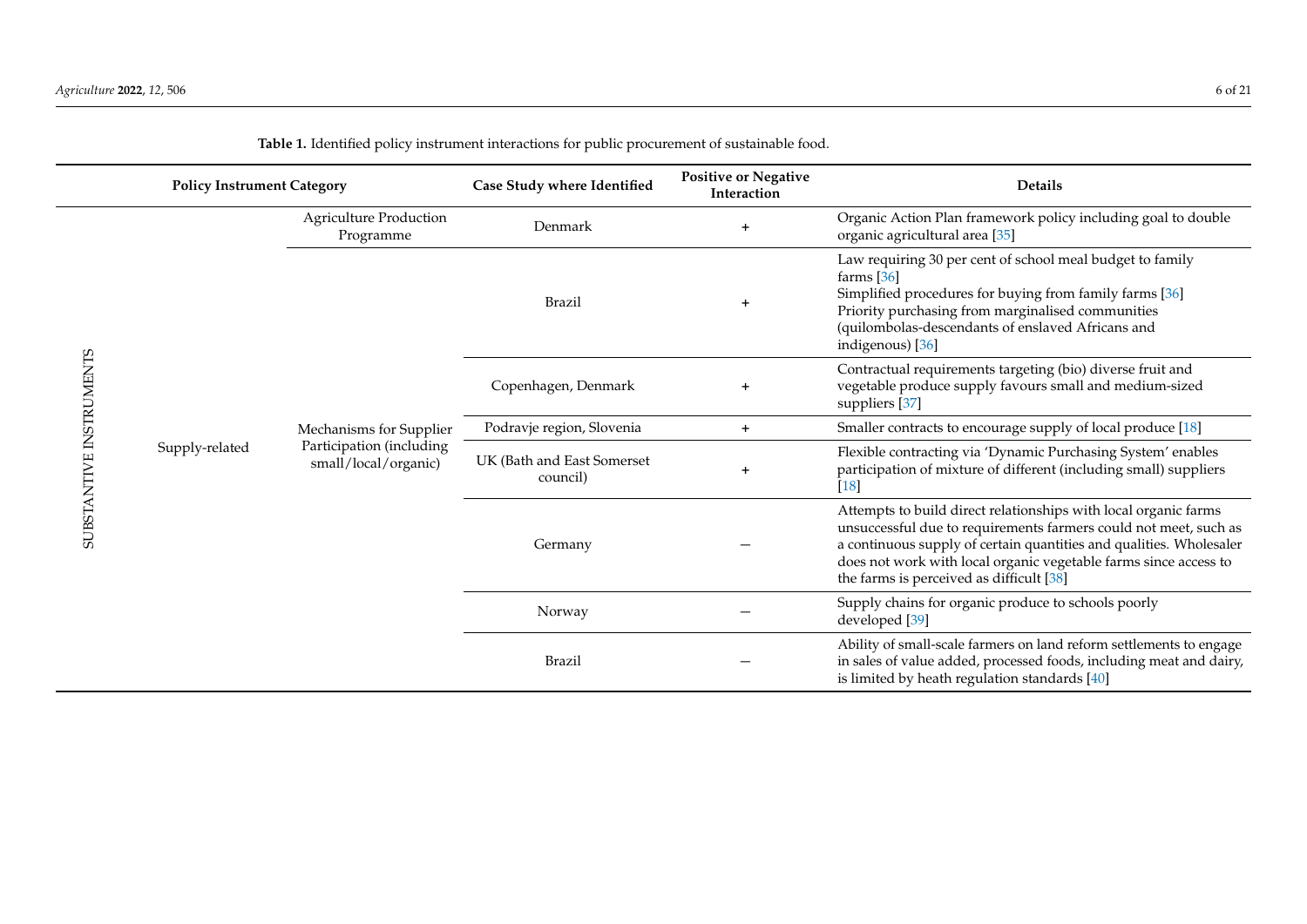SUBSTANTIVE INSTRUMENTS

SUBSTANTIVE INSTRUMENTS

| <b>Policy Instrument Category</b> |                                                      | Case Study where Identified | <b>Positive or Negative</b><br>Interaction | <b>Details</b>                                                                                                                                                                                                                                                                                                                                                                                                                                                |
|-----------------------------------|------------------------------------------------------|-----------------------------|--------------------------------------------|---------------------------------------------------------------------------------------------------------------------------------------------------------------------------------------------------------------------------------------------------------------------------------------------------------------------------------------------------------------------------------------------------------------------------------------------------------------|
|                                   |                                                      | Sao Paolo, Brazil           | $\ddag$                                    | Distribution centre to support local businesses to participate in<br>supply [22]                                                                                                                                                                                                                                                                                                                                                                              |
|                                   |                                                      | Malmo, Sweden               | $\ddot{}$                                  | Menu planning, food purchase and preparation centrally<br>organised [18]                                                                                                                                                                                                                                                                                                                                                                                      |
|                                   |                                                      | <b>USA</b>                  | $\ddot{}$                                  | Supply chain infrastructure that includes mission driven centers of<br>aggregation, processing, and distribution (food hubs), dedicated to<br>the same vision and goals of the collaborative $[41]$                                                                                                                                                                                                                                                           |
|                                   |                                                      | Brazil                      |                                            | Lack of adequate facilities for reception and storage of provisions<br>puts small farmers at competitive disadvantage [22]<br>Poor capacity for production and processing, and storage and<br>transport prevents institutional food buying from region's<br>farmers [42]                                                                                                                                                                                      |
| Supply-related                    | Support for<br>Processing/Distribution<br>Facilities | <b>Brazil</b>               |                                            | Almost all products marketed through the program were (less<br>profitable) fresh vegetable products, with no processing, due to<br>lack of technical knowledge and organisation required re. animal<br>origin food, processing and/or certified organic [43]<br>Schools turned away deliveries of poor-quality produce due to<br>poor product quality, including due to long distances travelled, on<br>poor road conditions, and lack of infrastructure [40] |
|                                   |                                                      | Finland                     |                                            | Lack of centralised processing capabilities prevent purchase of<br>more localised produce [35]                                                                                                                                                                                                                                                                                                                                                                |
|                                   |                                                      | I <sub>off</sub>            |                                            | Lack of sufficient and high-quality space for vegetable storage                                                                                                                                                                                                                                                                                                                                                                                               |

Latvia −

Germany −

**Table 1.** *Cont.*

until the next harvesting season as a barrier to small producers [\[44\]](#page-19-22)

Lack of local pre-processing means caterers rely on nationwide suppliers, often using cheap, anonymous vegetables from spot

markets [\[38\]](#page-19-16)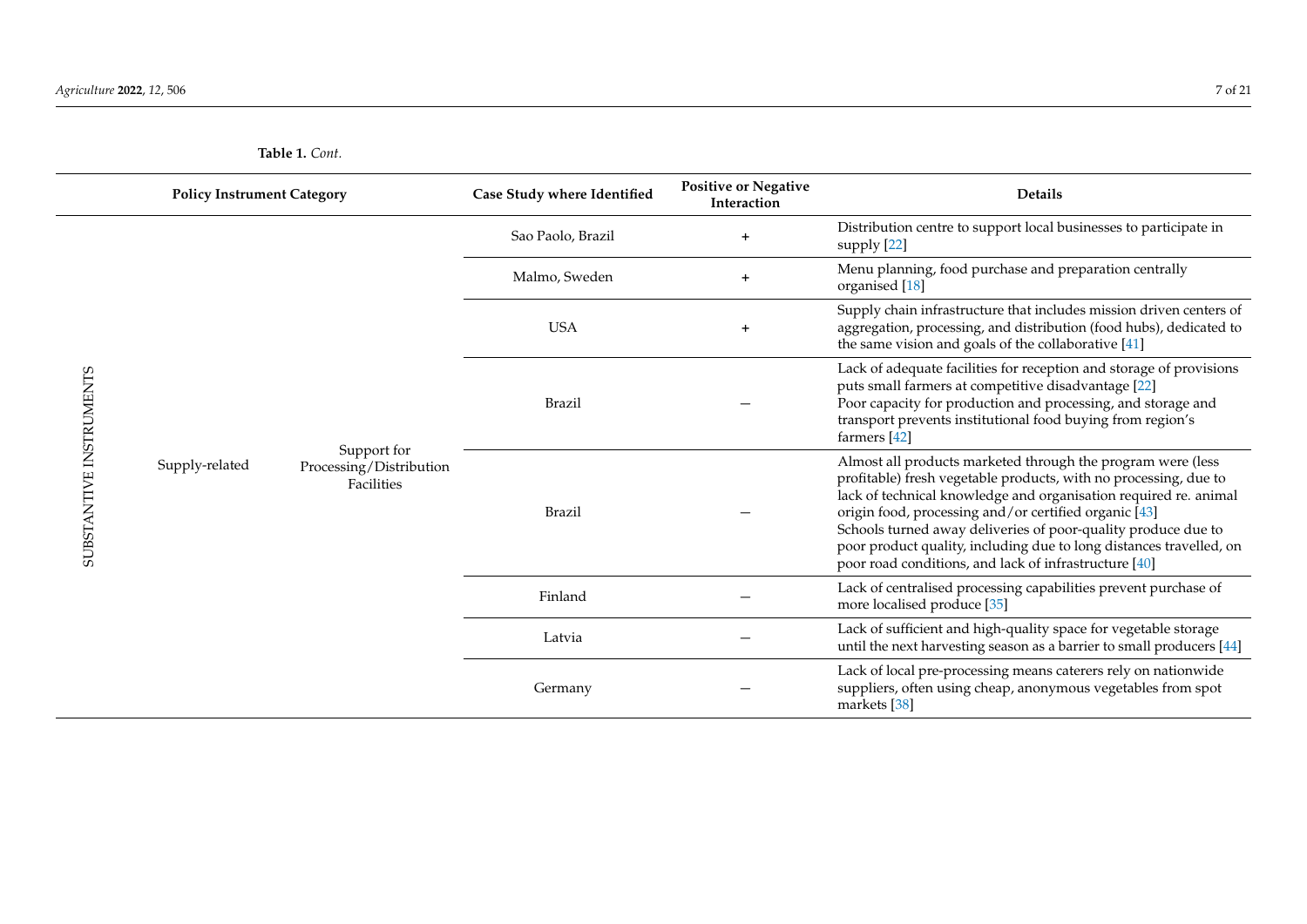| <b>Policy Instrument Category</b> |                                  | Case Study where Identified       | <b>Positive or Negative</b><br>Interaction     | <b>Details</b> |                                                                                                                                                                                                                                    |
|-----------------------------------|----------------------------------|-----------------------------------|------------------------------------------------|----------------|------------------------------------------------------------------------------------------------------------------------------------------------------------------------------------------------------------------------------------|
| SUBSTANTIVE INSTRUMENTS           |                                  | Finance/<br>Investment            | Denmark                                        | $\ddot{}$      | Funding to underpin shift to organic: kitchen conversion ( $£11$ mn);<br>farmer conversion (€267 mn; Rural Development Programme);<br>promotion ( $\epsilon$ 3.3 mn) [18]                                                          |
|                                   | Supply-related                   |                                   | Brazil                                         |                | Problem of financial flows in public sector practices for payment to<br>farmers [22]                                                                                                                                               |
|                                   |                                  |                                   | Canada                                         |                | Financial supports required, including provision of transition<br>funds, subsidies, incentives, plus funding to support innovation<br>through pilot projects, implementation/evaluation research, and<br>knowledge translation [7] |
|                                   | Information/Awareness<br>Raising | Labelling<br>Promotion/<br>Events | Denmark                                        | $+$            | Label which rewards kitchens that reach certain percentage of<br>organic food ('Organic Cuisine' label) [35]                                                                                                                       |
|                                   |                                  |                                   | Vienna, Austria                                | $+$            | Natürlich gut Teller (naturally good plate) label based on<br>mandatory and target standards [4,45]                                                                                                                                |
|                                   |                                  |                                   | UK                                             |                | Loophole exempting out of home sector from labelling<br>requirements undermines PPSF policy [46]                                                                                                                                   |
|                                   |                                  |                                   | Sweden                                         | $+$            | Swedish Meal Day annual event attended by range of stakeholders.<br>Presentation of initiatives on: improved eating habits;<br>environmental impacts; sustainable food production [47]                                             |
|                                   |                                  |                                   | Norway                                         |                | 'Golden Meal Moments' awards, run by Ministry of Agriculture<br>and Food, for healthy and well-presented dishes served by<br>treatment centres and care homes [47]                                                                 |
|                                   |                                  |                                   | England (Northumberland<br>County Council), UK | $\ddot{}$      | Increased (five-fold) participation by local suppliers, through<br>intervention to increase awareness and encourage local SMEs [18]                                                                                                |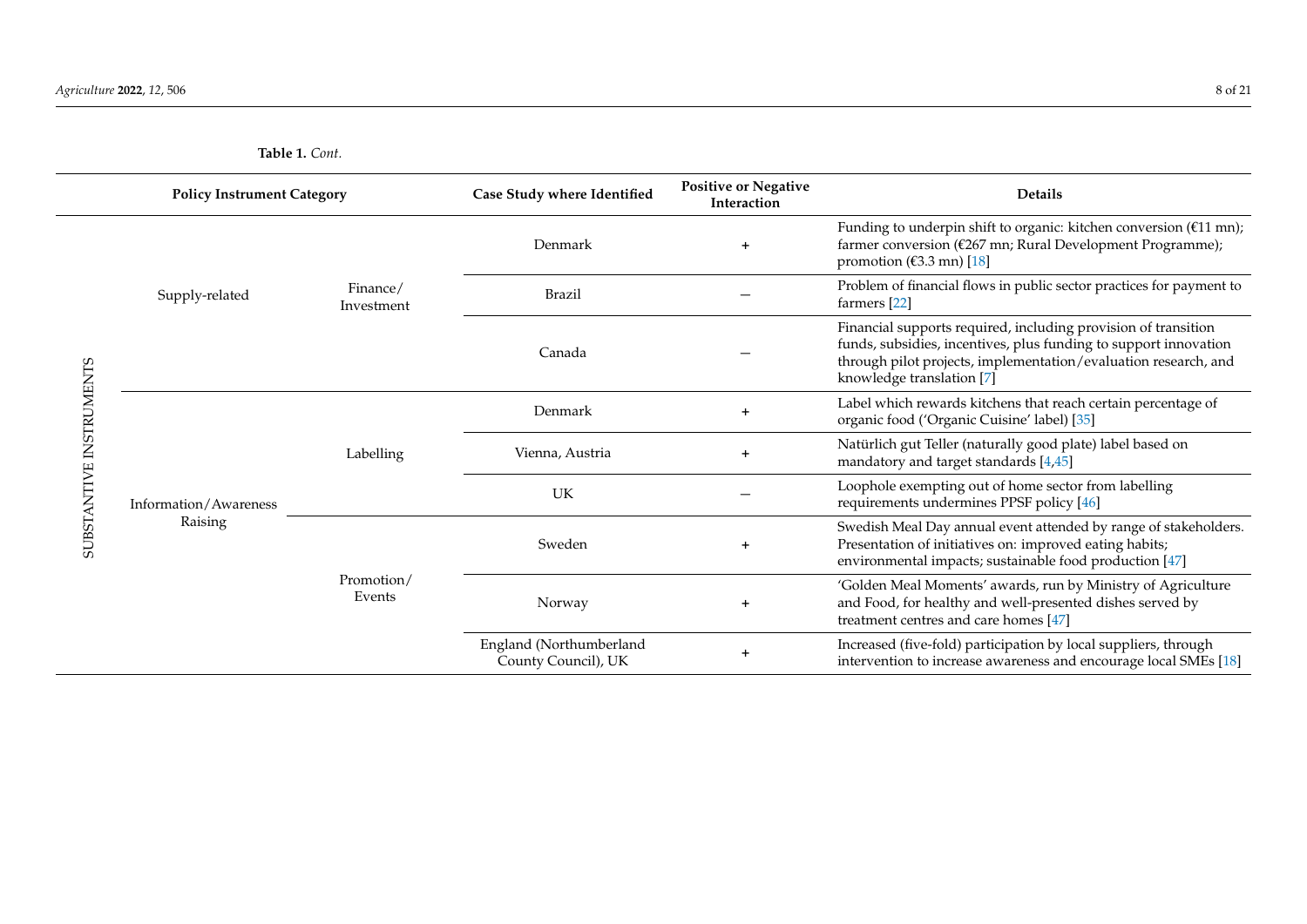| <b>Policy Instrument Category</b> |          | Case Study where Identified | <b>Positive or Negative</b><br>Interaction | <b>Details</b> |                                                                                                                                                                                                                                                                                                                                                                                                                                                                                                                                                                  |
|-----------------------------------|----------|-----------------------------|--------------------------------------------|----------------|------------------------------------------------------------------------------------------------------------------------------------------------------------------------------------------------------------------------------------------------------------------------------------------------------------------------------------------------------------------------------------------------------------------------------------------------------------------------------------------------------------------------------------------------------------------|
|                                   |          | Producers                   | Latvia                                     |                | Progress on procurement hindered by lack of producer knowledge<br>on how to sell to schools and other local authorities [44]                                                                                                                                                                                                                                                                                                                                                                                                                                     |
|                                   | Training |                             | Brazil                                     |                | Poor farmer understanding of purchasing system resulting in<br>failed non-compliant supply [22]<br>Institutional market not used to support constitution or access to<br>other markets beyond the program. Additional service to farmers,<br>such as prospecting/construction of other markets, technical<br>assistance, and joint purchases of inputs not offered [43]<br>Farmers with advanced age, low education, and low per capita<br>income, and those who sell directly to the consumer not well<br>represented, due to lack of technical assistance [42] |
|                                   |          | Caterers                    | Denmark                                    |                | Public kitchens guided through organic transition process by<br>dedicated conversion manager; bespoke classes tailored to kitchen<br>budget and nutritional needs of recipients [48]                                                                                                                                                                                                                                                                                                                                                                             |
| SUBSTANTIVE INSTRUMENTS           |          |                             | <b>Brazil</b>                              |                | Implementation of direct purchase policies from farmers in the<br>region requires training efforts and new institutional food services'<br>work routines—including menus, food shopping lists—to reflect<br>the available food supply [42]                                                                                                                                                                                                                                                                                                                       |
|                                   |          |                             | Vienna, Austria                            |                | Seasonality misunderstood and misinterpreted by kitchen<br>managers; supervision and advice identified as necessary [45]                                                                                                                                                                                                                                                                                                                                                                                                                                         |
|                                   |          | Multiple                    | Sweden                                     |                | Improved meal experiences and professional and policy<br>know-how through creation of a Centre of Competence for Meals<br>in Healthcare, Education and Social Services [47]                                                                                                                                                                                                                                                                                                                                                                                      |
|                                   |          |                             | Finland                                    |                | Poor education and training for staff undermines effective<br>implementation [35]                                                                                                                                                                                                                                                                                                                                                                                                                                                                                |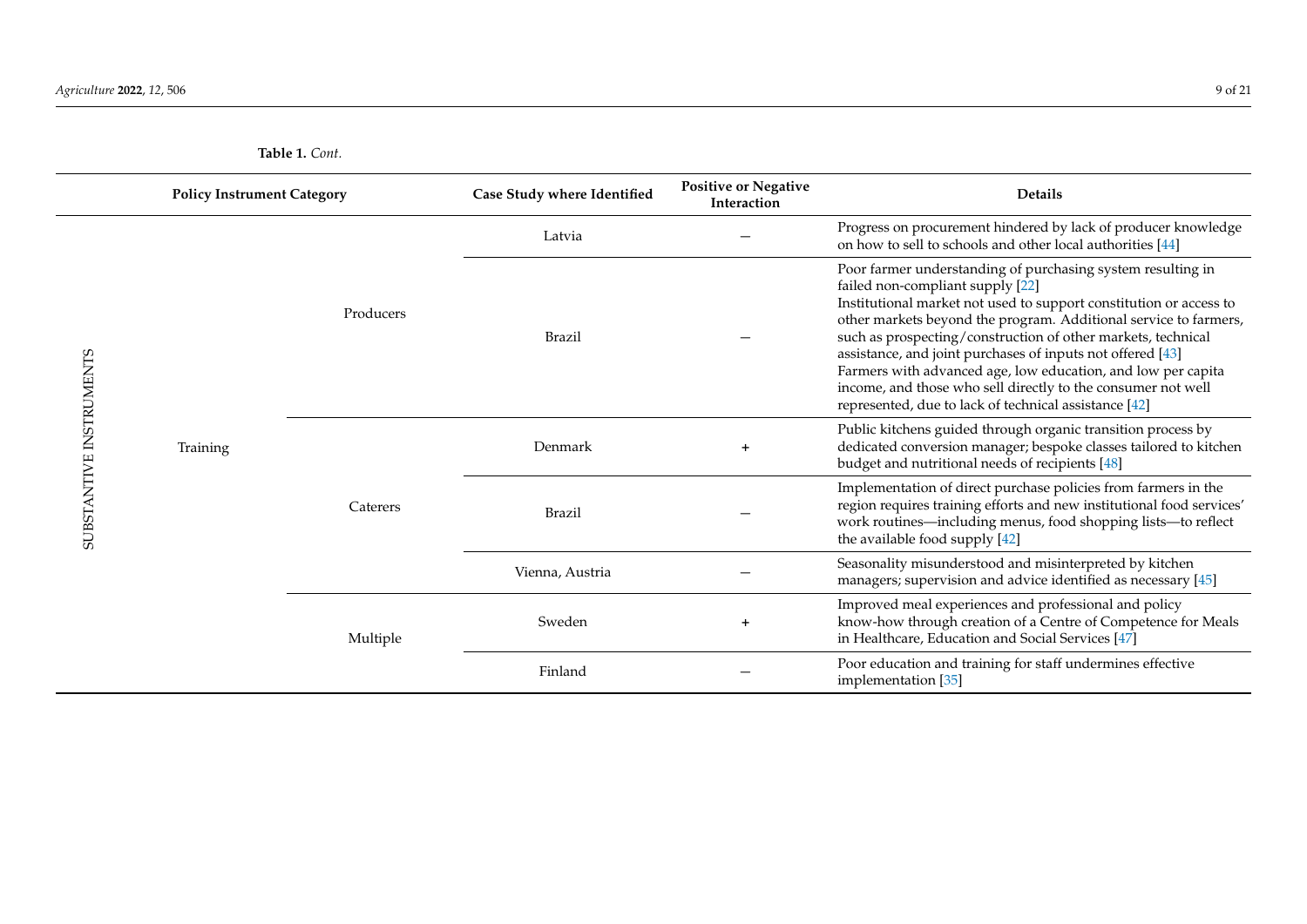| <b>Policy Instrument Category</b> |                                   | Case Study where Identified | <b>Positive or Negative</b><br>Interaction | Details                                                                                                                                                                                                                                                                    |
|-----------------------------------|-----------------------------------|-----------------------------|--------------------------------------------|----------------------------------------------------------------------------------------------------------------------------------------------------------------------------------------------------------------------------------------------------------------------------|
|                                   |                                   | Denmark                     | $+$                                        | Targets support policy of increasing organic PPSF in kitchens and<br>organic production [35]                                                                                                                                                                               |
|                                   |                                   | Sweden                      | $+$                                        | Swedish Meal Model used to support meal planning and<br>monitoring in healthcare, schools and care institutions [47]                                                                                                                                                       |
|                                   |                                   | <b>Brazil</b>               | $+$                                        | Implementation monitored by municipal Food and Nutrition<br>Security Councils or other municipal-level agencies such as Rural<br>Development Councils or School Boards [40]                                                                                                |
|                                   | Measuring/                        | UK                          | $\qquad \qquad -$                          | Poor monitoring of implementation [46]                                                                                                                                                                                                                                     |
|                                   | Monitoring                        | Scotland, UK                | $\qquad \qquad$                            | Failure to implement baseline assessments/set targets [35]                                                                                                                                                                                                                 |
|                                   |                                   | Los Angeles County, USA     | $+$                                        | Public procurement bid specifications informed by Health Impact<br>Assessments [49]                                                                                                                                                                                        |
| PROCEDURAL INSTRUMENTS            | Anchoring to<br>existing policies | Germany                     | $+$                                        | Studies-including impact assessments-prepared by<br>independent experts and academics useful in objectifying the<br>decision-making process, for example providing evidence that<br>adoption would not lead to higher prices for the poor [50]                             |
|                                   |                                   | Germany                     | $+$                                        | Comparison to/competition with other cities (policy learning<br>through knowledge exchange) helped decision-makers legitimize<br>ambitious policy targets [50]                                                                                                             |
|                                   |                                   | <b>Brazil</b>               | $+$                                        | Procurement guidelines underpinned by Food Guide for the<br>Brazilian Population, and state that only unprocessed and<br>minimally-processed food may be procured [49]                                                                                                     |
|                                   |                                   | <b>USA</b> (State Level)    | $\pm$                                      | Dietary Guideline-based nutrition standards applie to food<br>purchased and served (Massachusetts, New York and Santa Clara<br>County) [49]                                                                                                                                |
|                                   |                                   | Scotland, UK                | $+$                                        | Sustainable procurement duty on public bodies and requirement<br>to: write procurement strategies and an annual report; give special<br>attention to community benefits and SMEs when awarding<br>contracts; and 'have regard' to highest animal welfare<br>standards [35] |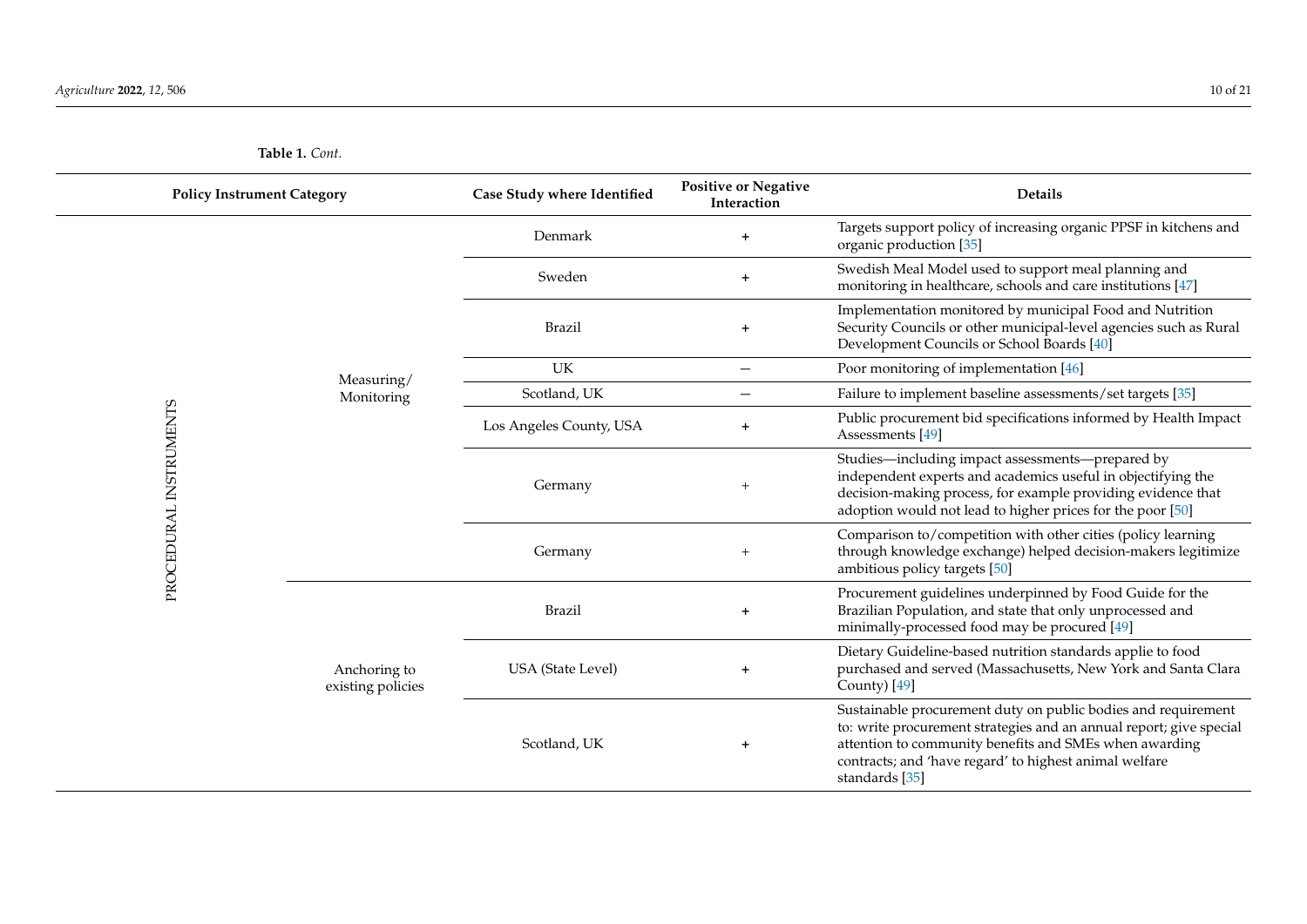|  | <b>Policy Instrument Category</b><br>Case Study where Identified                      |                 | <b>Positive or Negative</b><br>Interaction | <b>Details</b>                                                                                                                                                                                                                                                                                                                                                                                                                                                                                        |
|--|---------------------------------------------------------------------------------------|-----------------|--------------------------------------------|-------------------------------------------------------------------------------------------------------------------------------------------------------------------------------------------------------------------------------------------------------------------------------------------------------------------------------------------------------------------------------------------------------------------------------------------------------------------------------------------------------|
|  |                                                                                       | Brazil          | $+$                                        | At the federal level, a food procurement managing group is<br>coordinated by the Ministry of Social Development and includes<br>representatives from the Ministry of Planning, the Ministry of<br>Agrarian Development, the Ministry of Agriculture, the Ministry<br>of Finance and the Ministry of Education [40]<br>At municipal level, governments play a coordinating role in<br>product placement, and occasionally provide transportation and<br>packing facilities to farmer associations [40] |
|  | PROCEDURAL INSTRUMENTS<br>Cross-cutting<br>Mechanisms<br>Stakeholder<br>Participation | Vienna, Austria |                                            | Cross-departmental coordination through thematic working<br>groups with members from local authorities, NGOs, municipal<br>administrations and companies, plus public procurement<br>practitioners from all parts of administration [4]                                                                                                                                                                                                                                                               |
|  |                                                                                       | <b>USA</b>      | $+$                                        | The well-staffed, local government supported Los Angeles Food<br>Policy Council gave rise to the Good Food Purchasing Program as<br>one of its many initiatives [41]                                                                                                                                                                                                                                                                                                                                  |
|  |                                                                                       | Denmark         | $\ddot{}$                                  | Organic procurement supported by overarching Organic Action<br>Plan framework policy, consisting of complimentary policy<br>instruments including: producer support for conversion and<br>maintenance; market development; certification, regulation and<br>inspection; processing support; R&D training and education;<br>information [51]                                                                                                                                                           |
|  |                                                                                       | Italy           | $+$                                        | 'Canteen Commissions' involve parents in the governance of<br>school meals [39,52]                                                                                                                                                                                                                                                                                                                                                                                                                    |
|  |                                                                                       | Denmark         |                                            | Stakeholder engagement, including government, municipalities,<br>NGO's, catering staff, producers, consultants and enterprises and<br>their cooperation, helped to maximize effect and decrease conflicts<br>of interest [48]                                                                                                                                                                                                                                                                         |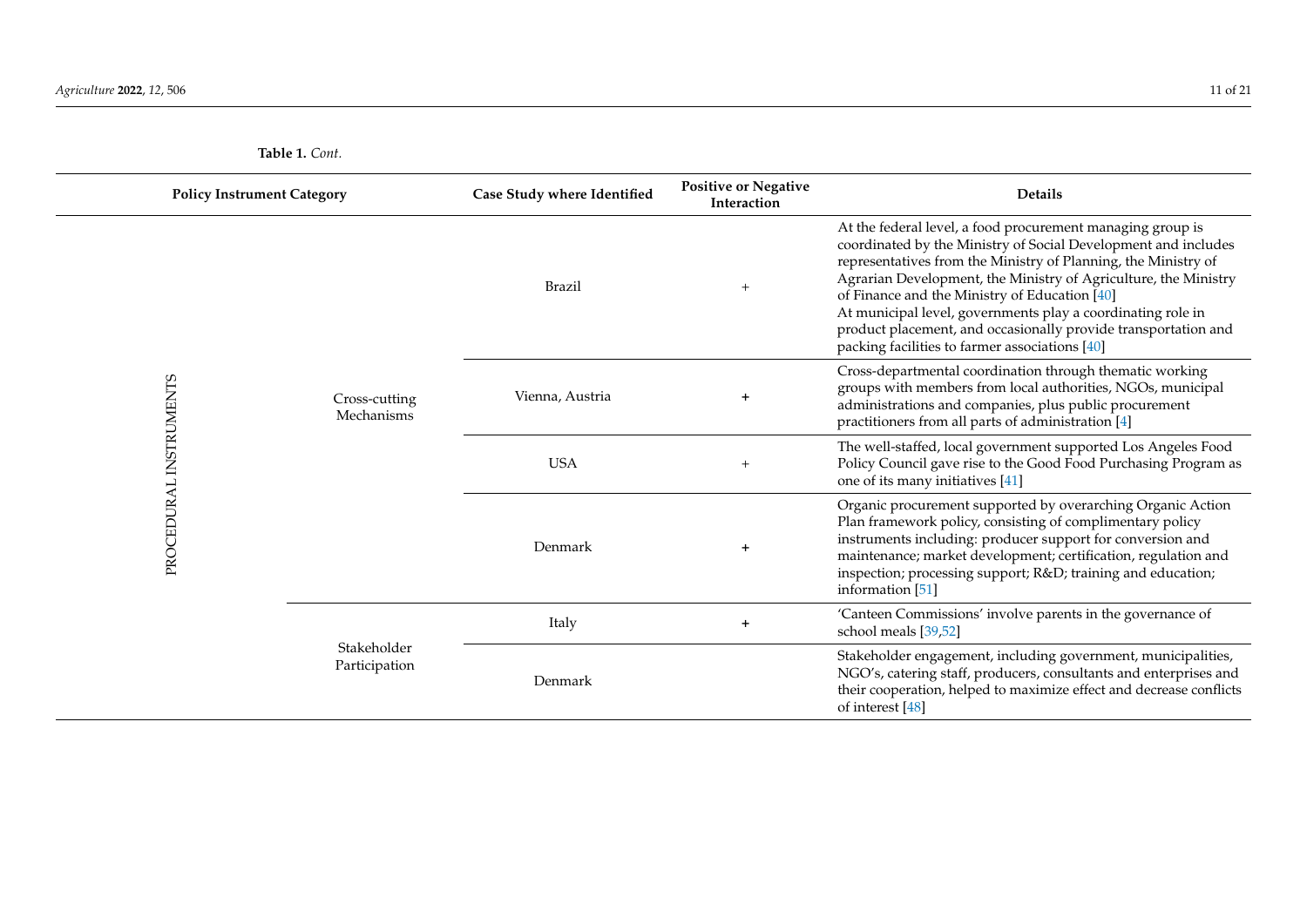|          | <b>Policy Instrument Category</b> |                  | <b>Positive or Negative</b><br>Interaction | <b>Details</b>                                                                                                                                                                                                                                                                                                                                                                                                                                                                                                                     |
|----------|-----------------------------------|------------------|--------------------------------------------|------------------------------------------------------------------------------------------------------------------------------------------------------------------------------------------------------------------------------------------------------------------------------------------------------------------------------------------------------------------------------------------------------------------------------------------------------------------------------------------------------------------------------------|
|          |                                   | Los Angeles, USA | ٠                                          | Good Food Purchasing Programme framework developed through<br>participation of more than 100 local, state, and national public,<br>private, and non-profit organisations, backed by federal grant from<br>Center for Disease Control [53]                                                                                                                                                                                                                                                                                          |
|          |                                   | Finland          |                                            | Use of Participatory Dialogues between caterers and suppliers [8]                                                                                                                                                                                                                                                                                                                                                                                                                                                                  |
| S,<br>PR | Stakeholder<br>Participation      | Brazil           |                                            | Participation of urban food security councils, school boards and<br>rural development councils in overseeing PAA and PNAE<br>contracts in the municipalities was an important vehicle for<br>communication in restructuring both production strategies on the<br>part of the producers and the meal planning strategies on the part<br>of local institutions [40]<br>Engagement between school directors and nutritionists and<br>producers helped purchasers better understand the reality of the<br>local production system [40] |

<span id="page-11-0"></span>Source: Authors.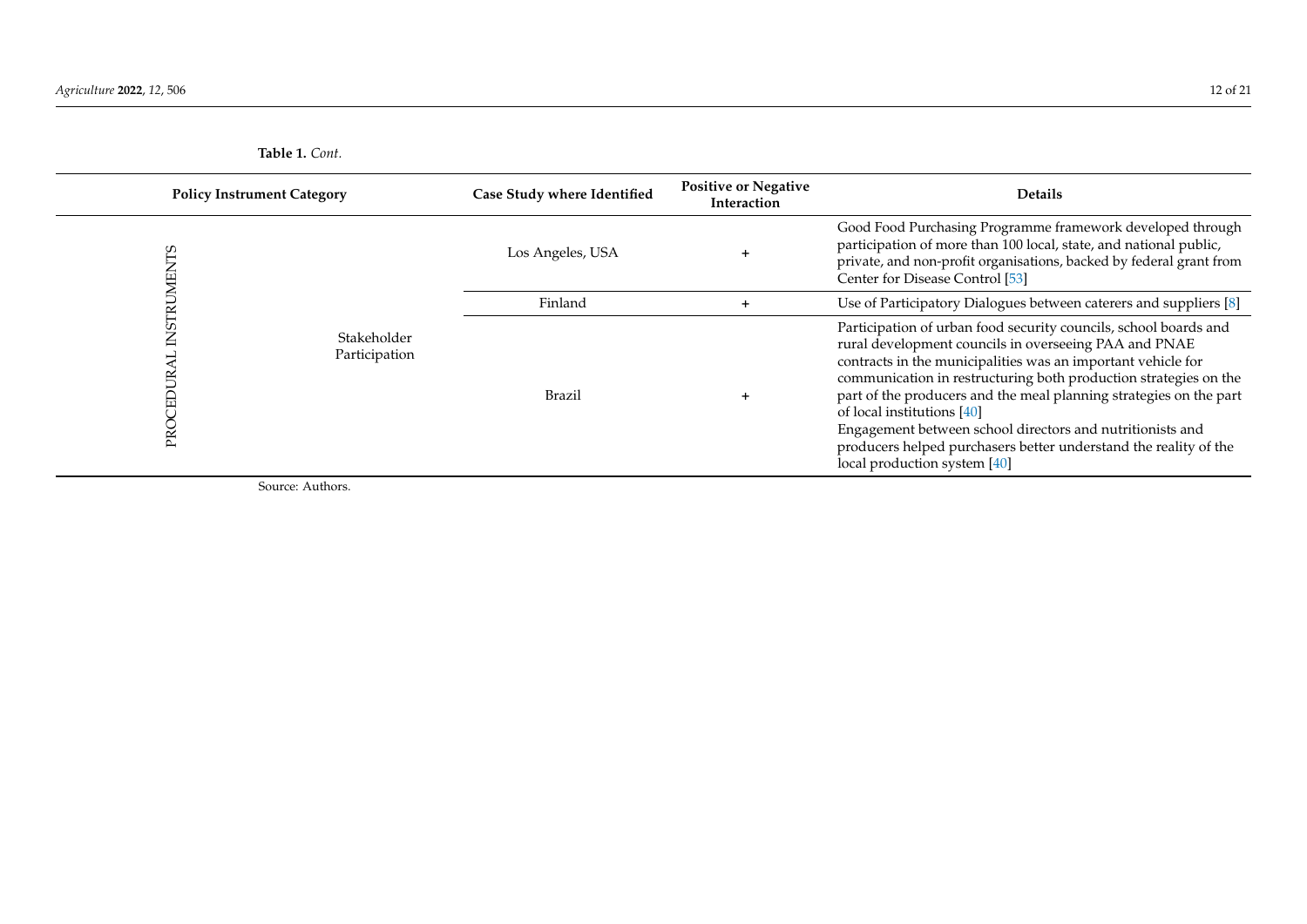In Brazil, a lack of adequate facilities for reception and storage of provisions placed small farmers at a competitive disadvantage in relation to companies that traditionally operate in the supply chain [\[22\]](#page-18-15), and there was a general lack of food production/storage/transport/ processing capacity which made it challenging for institutional food services to buy food from farmers from certain regions [\[42\]](#page-19-27). Wittman and Blesch [\[40\]](#page-19-28) describe how schools turned away deliveries of produce which was poor-quality, at least in part due to long distances travelled on poor road conditions, and a problematic lack of infrastructure [\[40\]](#page-19-28). One farmer participant commented that they lost several deliveries due to the 'produce turning to mush' on the bumpy roads [\[40\]](#page-19-28). Similar difficulties are raised in the Latvian case; a lack of sufficient and high-quality space for vegetable storage until the next harvesting season was a barrier to small producers [\[44\]](#page-19-29). In Sao Paolo, Brazil, this barrier has been addressed through creation of a distribution centre to support local businesses to participate in supply. São Paulo City Hall invested in implementing a logistical system: transforming an old idle shed belonging to the municipality into a distribution center; providing growing space to family agriculture organizations; and contracting a logistics company to move greens from family farmers to the distribution center or other intermediary sites and from these facilities to schools [\[22\]](#page-18-15). Malmo, Sweden facilitated supply using a centrally organised system for menu planning. In addition, 25 kitchens are used for food purchase and preparation. The food then goes for further preparation to be served by 60 kitchens [\[18\]](#page-18-11).

The findings highlight the important influence which capability, and capacity, of buyers has on the success of procurement activities. In the German case, a wholesaler reported that it did not work with local organic vegetable farms since access to the farms was perceived as difficult [\[38\]](#page-19-12). In Brazil, it became clear through the implementation process that institutional actors needed to better understand, and be able to work with, the available food supply of a particular region, and may require changes to practices such as menus and shopping lists which take account of productive capacity and seasonality [\[42\]](#page-19-27). Complementary policy interventions can enable supplier involvement: a five-fold increase in local supplier expressions of interest resulted from the programme of awareness raising by Northumberland County Council in England. Time investment in administrative work was offset by a higher number and better quality of tenders [\[18\]](#page-18-11). There are overlaps with requirements for training of suppliers outlined below.

Policies to encourage the PPSF can be designed to target the participation of small and local suppliers. Brazil's multi-pronged approach includes a legislative requirement for 30 per cent of school meal budget to be spent with family farms, as well as simplified procedures for such farms [\[36\]](#page-19-30), and priority purchasing from marginalised communities [\[36\]](#page-19-30). These measures enable the purchase of minimally-processed, perishable, food. However, the empirical examples of barriers illustrate the additional interdependencies which may need to be designed in to deliver on these objectives.

Contractual arrangements are an important instrument in the Slovenian and UK cases. One Slovenian region targets 20 per cent of supply from local producers through the use of small direct contracts and a focus on quality considerations and locally-available foods in menu planning [\[18\]](#page-18-11). A similar approach is taken in England's South-West region. Bath and East Somerset council applies a Dynamic Purchasing System which favours smaller suppliers by giving them the flexibility to move in and out of the system. The barriers to SME involvement associated with conventional framework contracts; stringent prequalification requirements (e.g., proven track record and minimum production capacity) and narrow time-windows for (re)tendering, are removed [\[18\]](#page-18-11).

Finally, health regulations are identified as a potential negative interaction; in the Brazil case, small-scale farmers looking to engage in sales of value added, processed foods, including meat and dairy, faced barriers due to the prohibitive cost of upgrading facilities to meet new heath regulation standards. For example, one cooperative stopped producing cheese and cassava flour when the health regulations were tightened, and a cooperative processing kitchen closed when the regulations for commercial kitchens were changed to disallow the use of copper pots, in favour of stainless steel. The replacement cost of the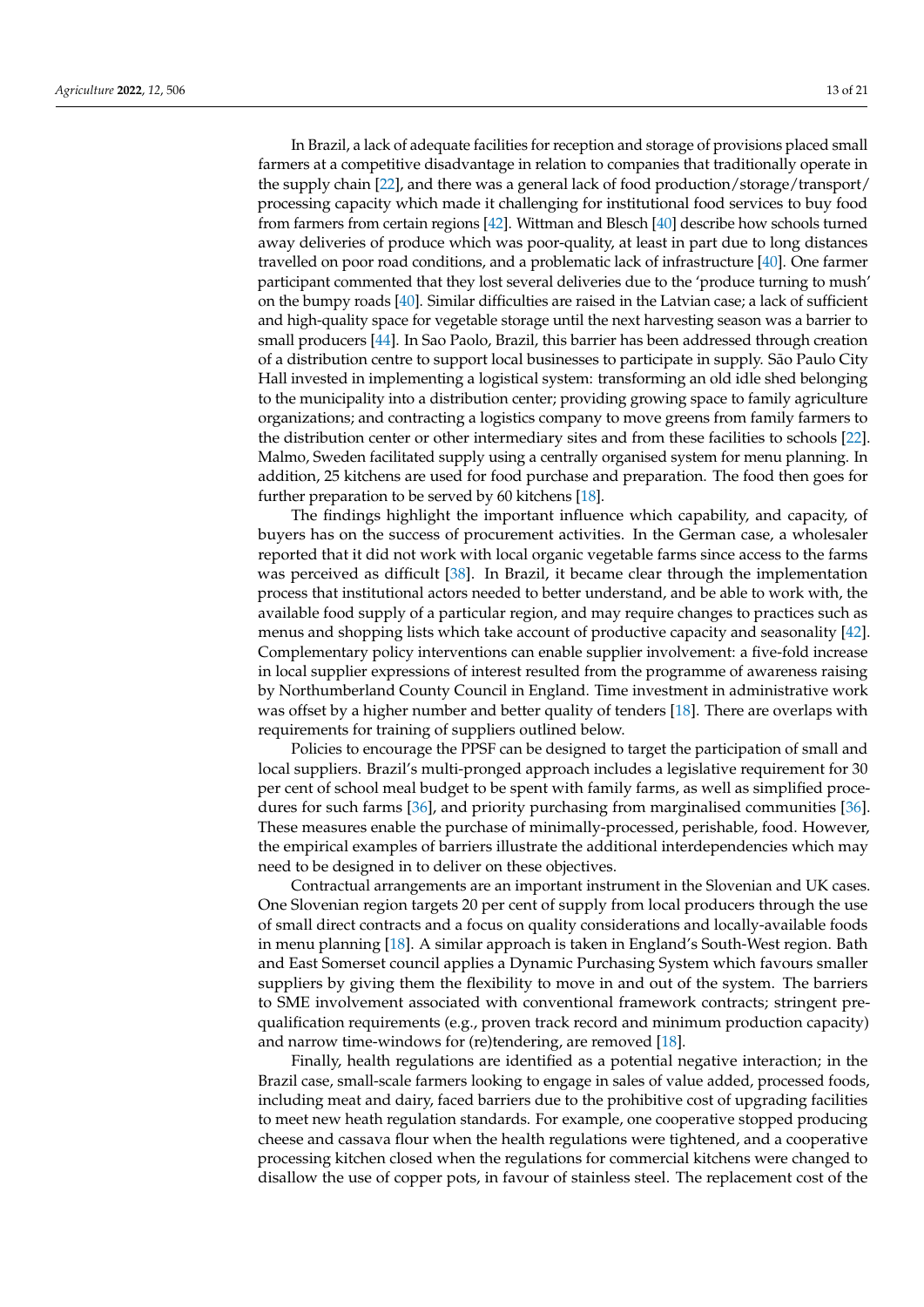kitchen equipment—estimated at US\$30,000—was far beyond its budget. Barriers around supply of meat and dairy to the school meal programme was also hindered by 'lack of inspection capacity' and the high cost of developing regulated processing facilities [\[40\]](#page-19-28). These barriers are linked to the need for complimentary finance instruments (discussed next).

# 3.1.2. Finance and Investment

Another category of supportive instruments is finance and investment, which encompasses direct funding of PPSF and related activities, and indirect support of financial needs of suppliers and other PPSF actors. Denmark's organic food procurement policy has been supported by conversion funding—for both kitchens and farms—and other promotional campaign funding, and in the capital Copenhagen, additional investment made in knowledge, education, and counselling [\[18](#page-18-11)[,37\]](#page-19-31). Conversely, lack of financial support negatively interacts with and dampens PPSF in the Brazilian and Canadian cases. In Brazil, a problem of financial flows has been identified in public sector practices for payment to farmers whose produce has historically been sold through more informal channels and where commercialisation was handled by intermediaries. Supply to local governments requires financial planning, working capital for the development of their business, and special lines of credit, due to the relatively high risk of payment being postponed or not being received at all [\[22\]](#page-18-15). In Canada, a wide-ranging review and 'consensus conference' with health and procurement experts concluded that financial supports should be introduced to support innovative funding models, including the provision of transition funds, subsidies, and incentives [\[7\]](#page-18-3).

## 3.1.3. Information and Awareness Building

Two main intervention types feature under the umbrella of information/awareness building: labelling, and promotion. Labelling can be an important compliment to, or component of, a PPSF policy. Kitchens in Denmark can display a label when they reach a percentage of organic food [\[35\]](#page-19-10). Vienna, Austria, enhances procurement through a bespoke label—Natürlich gut Teller (naturally good plate)—based on mandatory and target standards [\[4,](#page-18-10)[45\]](#page-19-32). Conversely, the UK's weak labelling instrument represents a barrier to raising procurement standards, since catering is not subject to the same labelling system as retail. An absence of mandatory method of production labelling—except in the case of eggs—means foods produced to a lower standard can be imported and utilised in procurement; illustrating the interdependency of procurement policy with labelling policy and trade policy [\[54\]](#page-20-5).

Promotion of PPSF benefits and best practice, through events, awards, or general awareness-building, can be employed to improve its effectiveness. Sweden's National Food Agency introduced an annual 'Swedish Meal Day'. These events gather together government and other stakeholders, with 'social change-makers' who present their initiatives to increase sustainable food [\[47\]](#page-19-33). In Norway a Golden Meal Moments competition rewards good practice around sustainable food in certain types of public institutions [\[47\]](#page-19-33).

#### 3.1.4. Training

Policy instruments which improve the skills and knowledge of actors in the food chain, through training, may target farmers and other producers, retailers, caterers, and other practitioners—for example nutritionists, or individual citizens. An absence of adequate skills in the farming sector dampens the effectiveness of PPSF in several case studies. In Brazil, poor farmer understanding of the São Paulo Mayoralty purchasing system—which maintains severe deadlines and absolute control over quality—resulted in significant levels of failures, with products not accepted since they were "non-compliant" with the quality standard or not delivered in time. Once suppliers became familiar with the system over time, the number of failures dropped significantly [\[22\]](#page-18-15). In Latvia, progress has been similarly hindered by 'lack of knowledge on how to sell their products to schools and other local authorities' [\[44\]](#page-19-29). A lack of training instruments may disproportionately impact particular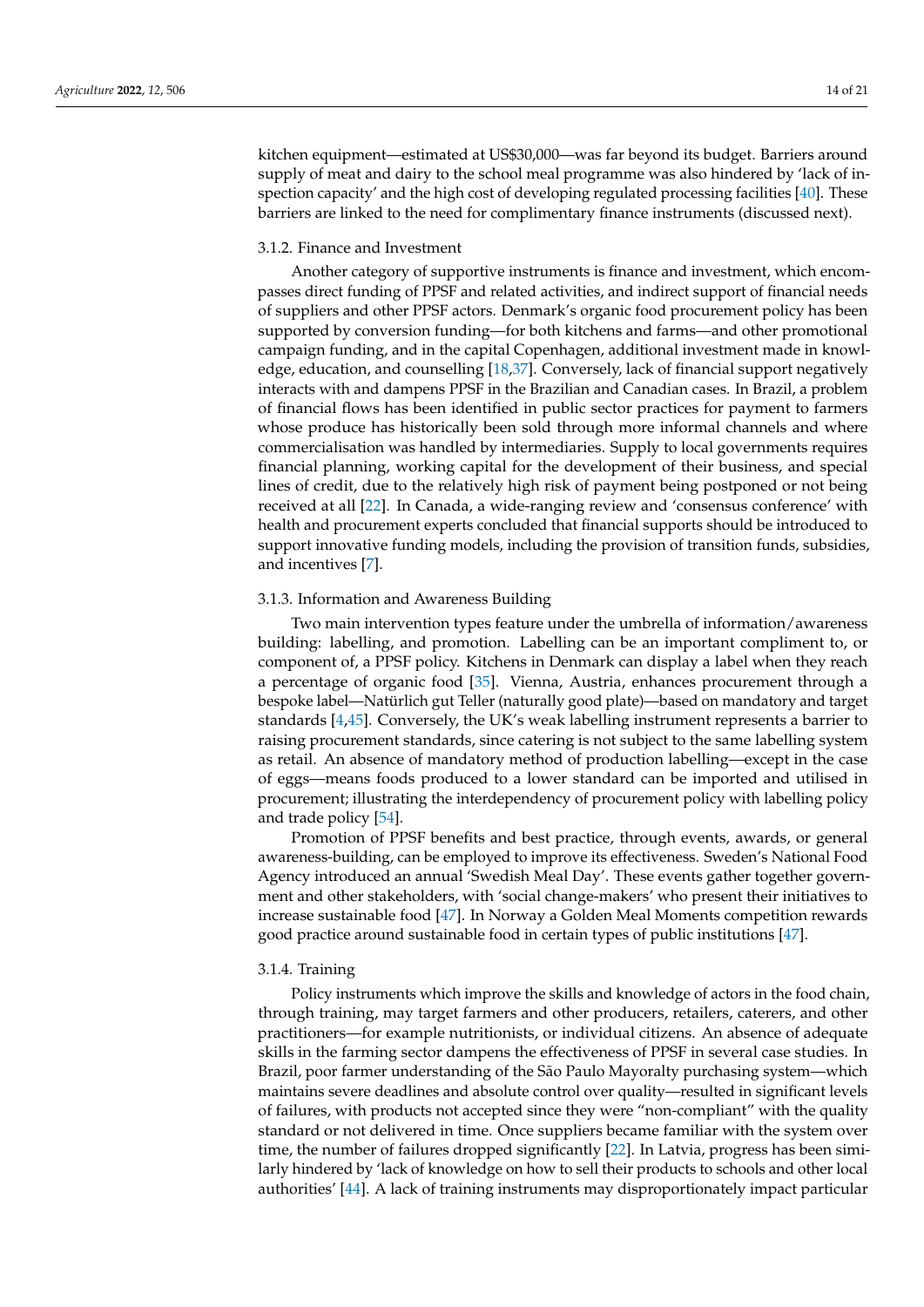types of producers. In one of the Brazilian cases, farmers with advanced age, low education, and low per capita income, and those who sell directly to the consumer, were identified as not well represented in procurement activities due to a lack of technical assistance [\[42\]](#page-19-27)

The same issues arise in relation to institutional staff such as caterers: random checks of PPSF menus under Vienna's Natürlich gut Teller label revealed seasonality to be misunderstood and misinterpreted by kitchen managers, with further supervision and advice required [\[45\]](#page-19-32). A barrier to effective implementation of procurement policies identified in the Finnish case is lack of staff education and training [\[35\]](#page-19-10).

Conversely, other Nordic cases demonstrate how interventions to improve staff skills and knowledge can support PPSF. The integration of craftsmanship and learning in public catering kitchens is seen as a core element in Danish PPSF, and a route to inspiring and motivating staff. Public kitchens are guided through the organic transition process by a dedicated conversion manager. Bespoke classes are offered exclusively to kitchens adopting organic goals [\[45\]](#page-19-32). Swedish staff know-how—practitioners and policymakers—is improved via a Centre of Competence for Meals in Healthcare, Education and Social Services [\[47\]](#page-19-33).

## *3.2. Procedural Policy Instruments*

# 3.2.1. Measuring and Monitoring

PPSF measuring and monitoring is identified as an important interaction: in several cases poor monitoring undermines the effectiveness of PPSF. The UK is one example of where it has a dampening effect; a recent parliamentary inquiry uncovered poor evaluation of the Government's Plan for Public Procurement of Food policy, not audited during the six years it has been operating. Analysis of hospital compliance with standards conducted over ten years ago—the only available evidence on implementation of procurement policy—found 48 per cent of hospitals were failing to comply [\[46\]](#page-19-34). Problems around measurement dampening the potential impact of PPSF have also been reported in Scotland [\[35\]](#page-19-10). Positive interactions were identified in the Nordic cases. In the Danish city of Copenhagen, target setting has contributed to increasing organic PPSF in kitchens and organic production [\[35\]](#page-19-10). In Sweden, the Swedish Meal Model is used to support monitoring in healthcare, schools and care institutions [\[47\]](#page-19-33). In Brazil, an enabler of implementation has been monitoring by municipal Food and Nutrition Security Councils or other municipal-level agencies such as Rural Development Councils or School Boards [\[40\]](#page-19-28).

Another monitoring approach is health impact assessments, which came up in several cases. Los Angeles County, USA, has employed these to inform public procurement bid specifications [\[49\]](#page-20-6). Likewise, in the German case, studies—including impact assessments prepared by independent experts and academics were identified as enablers. They were useful in objectifying the decision-making process (for example, providing evidence that policy adoption would not lead to higher prices for the poor) [\[50\]](#page-20-7).

#### 3.2.2. Anchoring to Existing Policies

A tactic utilised in several cases is anchoring PPSF to other instruments within the broader mix. An example is underpinning PPSF with national dietary guidelines. Brazil's procurement guidelines are underpinned by its Food Guide for the Brazilian Population, and the PPSF policy requirement that only unprocessed and minimally-processed food may be procured mirrors the position on processed foods in the food guide [\[49\]](#page-20-6). Scotland's procurement policy is anchored to several policies, including a duty when awarding contracts to address sustainability, animal welfare, and community benefits and SMEs, along with reporting requirements [\[35\]](#page-19-10).

## 3.2.3. Mechanisms to Support a Cross-Cutting Approach

Procedural policy instruments can also support PPSF through embedding a crosscutting approach. One way of doing this is a structure connecting relevant government and non-government actors. In the Vienna, Austria, case there is cross-departmental coordination through thematic working groups with members from local authorities, NGOs,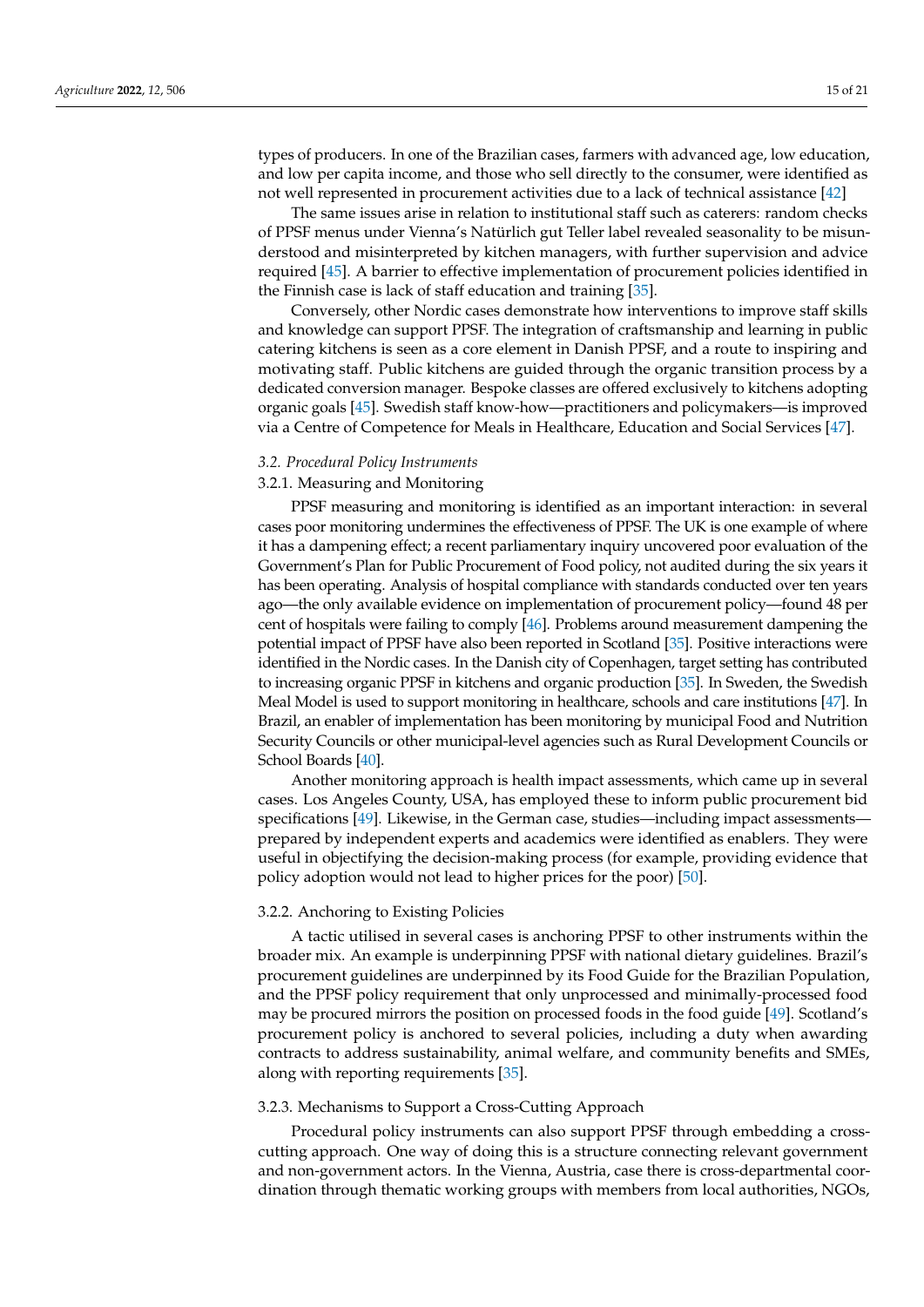municipal administrations and companies, and including public procurement practitioners from all parts of the administration [\[4\]](#page-18-10). At the federal level in Brazil, a food procurement managing group is coordinated by the Ministry of Social Development and includes representatives from the Ministry of Planning, the Ministry of Agrarian Development, the Ministry of Agriculture, the Ministry of Finance and the Ministry of Education. At municipal level, governments play a coordinating role in product placement, and occasionally provide transportation and packing facilities to farmer associations [\[40\]](#page-19-28). While at state level, in the US case, the 'well-staffed, local government supported' Los Angeles Food Policy Council was an important catalyst for the Good Food Purchasing Program [\[41\]](#page-19-11). An alternative to a specific organisational structure is a cross-cutting framework policy or plan, as in the Danish case, where an organic action plan encompasses a range of different policy instruments targeting an overarching goal [\[51\]](#page-20-8).

#### 3.2.4. Stakeholder Participation

Multiple case studies identify the participation of a wide range of PPSF-relevant stakeholders—during policy development or implementation/delivery—as contributing to effective PPSF policy. The Good Food Purchasing Programme of procurement standards was developed in Los Angeles, USA, through involvement of more than 100 organisations, with stakeholders from local, state, and national levels, and across the public, private, and non-profit spheres [\[53\]](#page-20-9). The Finnish case highlights the use of participatory dialogues between caterers and suppliers before tender calls are put out [\[8\]](#page-18-4). In Denmark, stakeholder engagement, including government, municipalities, NGO's, catering staff, producers, consultants and enterprises, and their cooperation, has been identified as an important enabler of the procurement policy as it helped to maximize effect and decrease conflicts of interest [\[48\]](#page-19-35). In the Brazilian case, participation of urban food security councils, school boards and rural development councils, which oversee procurement contracts in the municipalities, was an important vehicle for communication in restructuring both production strategies on the part of the producers and the meal planning strategies on the part of local institutions [\[40\]](#page-19-28). Engagement between school directors and nutritionists and producers more generally helped purchasers better understand the reality of the local production system [\[40\]](#page-19-28). For example, one producer cooperative leader expressed frustration that, prior to engagement, the school nutritionist refused to make changes in the standardised lunch menus to accommodate seasonal availability of local produce. In response, producer associations met with school nutrition councils to learn about the ingredients for approved school menus, and engaged in production planning to meet those needs. They also engaged with school directors and nutritionists to help them better understand the reality of the local production system [\[40\]](#page-19-28). Another instrument for engagement, highlighted in the Italian case, is 'canteen commissions', which involve parents in the governance of school meals [\[52\]](#page-20-10). Although there is some suggestion that the involvement of parents in menu planning and so on is not always successful [\[55\]](#page-20-11).

# **4. Discussion**

Analysis of positive and negative interactions within the policy mix of the country case studies identifies a number of instruments likely to improve PPSF policy effectiveness. An important finding, which we have not seen addressed in the existing literature in any detail and which is worthy of further exploration, is how the *absence* of instruments in a given mix may undermine the effectiveness of a PPSF policy.

Mapping, understanding, and addressing these interactions, and identifying packages of complimentary instruments, is one method to operationalise the otherwise somewhat nebulous aims of improving policy coherence (within a policy mix), and taking a more comprehensive food systems approach to designing food policies.

The findings also provide insights into the 'policy package' of instruments (Table [2\)](#page-16-0) which could be considered in PPSF policy design, to capitalise on its transformative potential.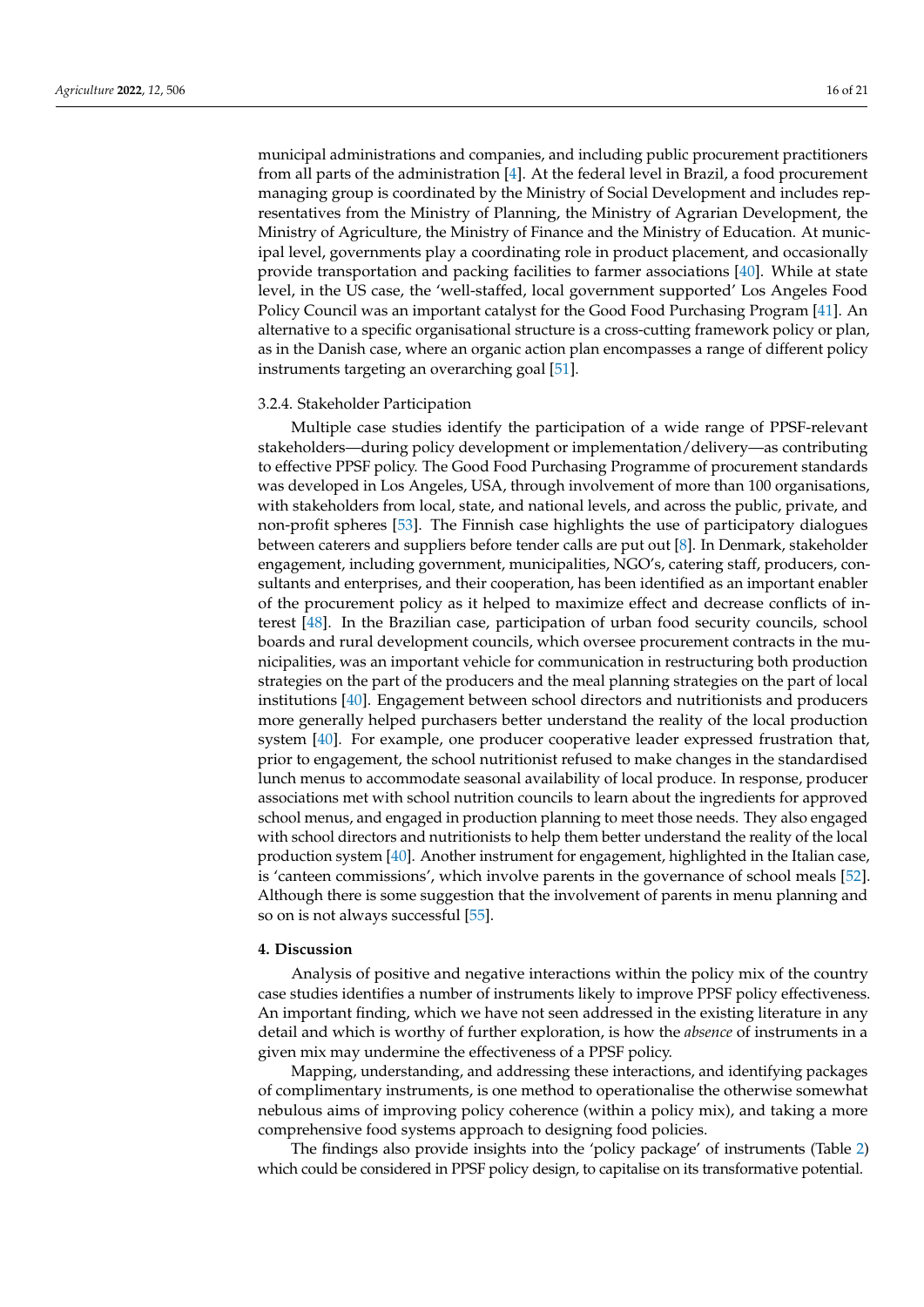|             | <b>Policy Instrument</b>                                                                                                               | <b>Contribution to Effective PPSF Policy</b>                                                                                                       |  |
|-------------|----------------------------------------------------------------------------------------------------------------------------------------|----------------------------------------------------------------------------------------------------------------------------------------------------|--|
|             | <b>Agricultural Production Programme</b>                                                                                               | Ensure available supply of produce required by (healthy<br>and sustainable) procurement specifications                                             |  |
|             | Support for Storage/Distribution Facilities                                                                                            | Enable produce from a range of suppliers to reach procurers                                                                                        |  |
|             | <b>Support for Processing Facilities</b>                                                                                               | Enable produce from a range of suppliers to reach procurers                                                                                        |  |
|             | Requirements on volume of produce and type of supplier                                                                                 | Encourage/Incentivise diversity of supply from a range of<br>suppliers, including small/local/indigenous                                           |  |
|             | Simplified procedures, including contracting arrangements,<br>for certain suppliers                                                    | Encourage/Incentivise diversity of supply from a range of<br>suppliers, including small/local/indigenous                                           |  |
| SUBSTANTIVE | Direct funding for conversion to healthy and sustainable<br>produce, and for pilot projects, implementation and<br>evaluation research | Catalyse transition to healthy and sustainable procurement                                                                                         |  |
|             | Support in access to finance for suppliers                                                                                             | Ensure available supply from a diverse range of suppliers                                                                                          |  |
|             | PPSF Labelling Scheme                                                                                                                  | Inform customers and incentivise caterers on healthy and<br>sustainable PPSF                                                                       |  |
|             | Promotional events and other activities                                                                                                | Inspire and inform all actors on healthy and sustainable<br>PPSF benefits and best practice, and incentivise caterers and<br>suppliers             |  |
|             | Training programme for PPSF actors on how to supply, how<br>to transition                                                              | Ensure a diverse range of suppliers and catalyse successful<br>transition to healthy and sustainable catering                                      |  |
|             | Monitoring and Measurement                                                                                                             | Ensure PPSF is implemented effectively and ambitiously,<br>and support policy lesson drawing                                                       |  |
|             | Anchor PPSF to other health and sustainability policies                                                                                | Increase policy coherence and ensure health and<br>sustainability objectives embedded in PPSF                                                      |  |
| PROCEDURAL  | Cross-government structures and plans                                                                                                  | Ensure policy development and implementation involves<br>all relevant actors, and utilises all possible policy<br>instruments in a coordinated way |  |
|             | Stakeholder participation programme                                                                                                    | Ensure policy development and implementation involves<br>all relevant actors to ensure buy-in and informed by<br>on-the-ground experiences         |  |

<span id="page-16-0"></span>**Table 2.** Policy package to optimise the transformative potential of food public procurement policy.

Along with the policy interdependencies identified in the cases, several additional policy interdependencies proposed in the literature—but without specific examples of implementation—are worthy of further exploration. They include using building design/planning policy to prioritise the dining environment in design and resourcing of new public buildings where PPSF is located [\[56\]](#page-20-12); integrating healthy food procurement policies into standards for institutions subject to accreditation (e.g., daycare, care facilities) [\[7\]](#page-18-3); connecting PPSF to the health and educational professions with public institutions [\[57\]](#page-20-13); and the positive synergy between PPSF and women's empowerment [\[58\]](#page-20-14).

One final theme to highlight is not related directly to the policy instrument mix but does have important implications for understanding the transformative potential of public food procurement as a policy lever. That is, the potential for changes in public sector activities to catalyse change in the private sector. The case study data reveal examples of where this both has, and has not, taken place. For example, in the UK case, Morley [\[1\]](#page-18-0) details several examples of where procurement requirements led to product and packaging innovations, stimulating changes across suppliers which impacted all supply relationships beyond just the institutional customers. Another example highlighted in the UK case is that of sustainable fish: suppliers increasing their supply of fish compliant with Government buying standards had a knock-on effect on the market availability of non-compliant fish [\[46\]](#page-19-34). Similar findings emerge in the US case, where the GPPSF affects 750,000 meals served daily by LAUSD and the city of Los Angeles. LAUSD's participation in the GPPSF is having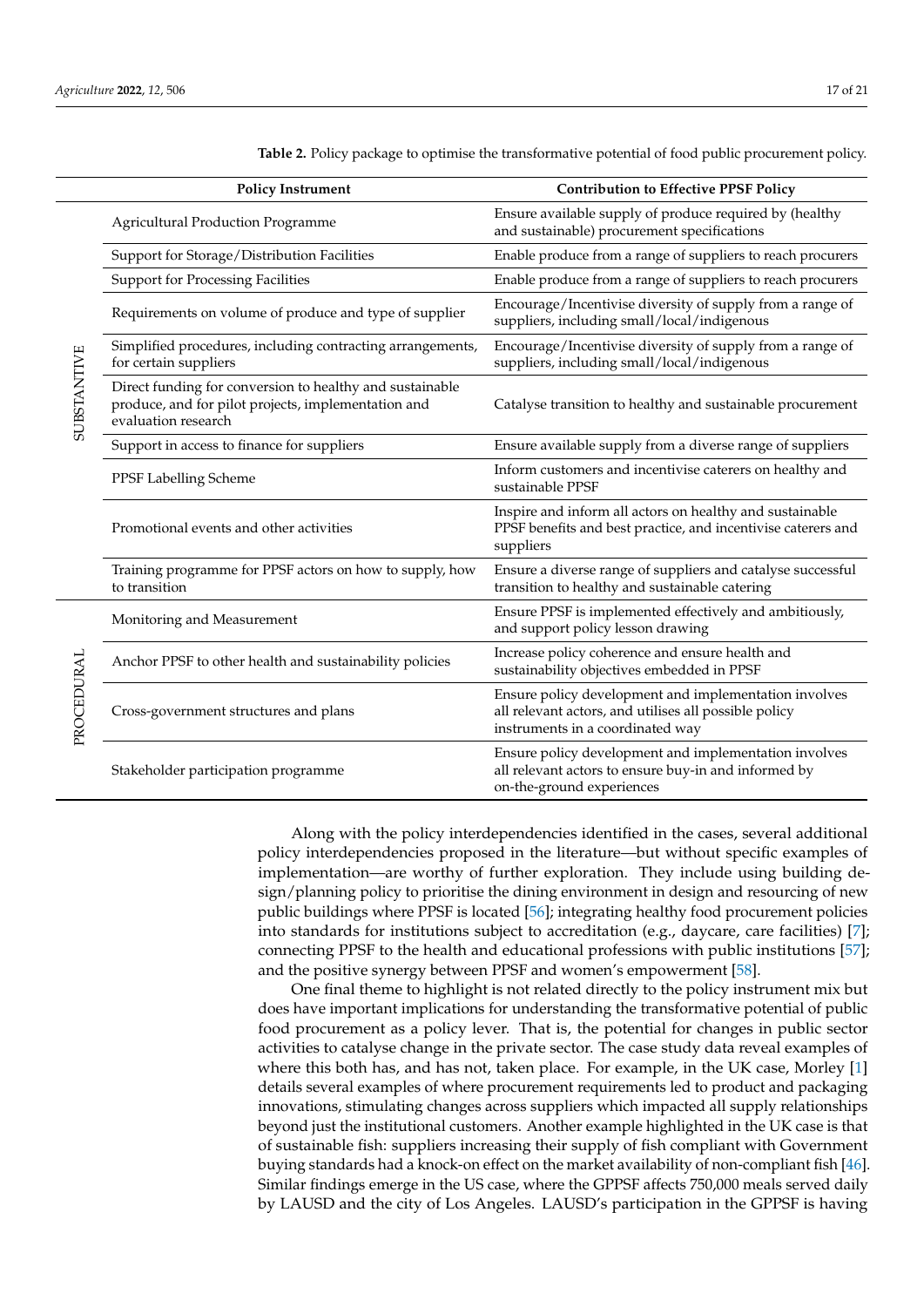ripple effects on the business practices of other supply chain partners [\[53\]](#page-20-9). Conversely, a failure to support producers to capitalise on supply to public institutions, to increase supply to private markets, was raised as a missed opportunity, including to improve resilience of supply, in the Brazilian case [\[59\]](#page-20-15).

The findings from this analysis demonstrate potential for applying the concepts of policy interactions, policy mixes, and policy packaging to lesson drawing from a range of countries and to support a practical approach to more holistic, coherent, and effective policy design. Indeed, lesson drawing and policy learning between countries could be an important catalyst, as highlighted in the German case, where comparison to/competition with other cities (through knowledge exchange) helped decision-makers legitimize ambitious policy targets [\[50\]](#page-20-7).

Echoing similar findings on the interplay between policy instruments around environmental public goods [\[27\]](#page-19-4), the empirical data from public food procurement policies in action draws attention to the need to study policy instruments 'in-use' in order to understand their potential role in shifting food systems towards sustainable food.

Further testing and evolving of the approach taken in this paper will be required. This is likely to require that current gaps in the evidence be addressed. Further research will be needed to ascertain the complete policy mix present in a particular location (see [\[60\]](#page-20-16) for an example of mapping food-related policies at country level); evaluate the development and delivery of PPSF policies more systematically; interrogate the identified negative and positive interactions in more detail; and understand the practical applicability of the policy packaging idea within government. One future research possibility which might extend the analysis undertaken for this paper, would be to address all instruments in a particular jurisdiction, to establish whether this provides additional—for example instruments with no or neutral interactions with PPSF—insight into the most transformative policy mix.

#### **5. Conclusions**

This paper presents the case for policy designers to move away from single instrument paradigms towards considering PPSF within a broader package of instruments as a way to improve effectiveness and meet multiple outcomes. It argues that procurement is likely to remain a 'tale of untapped potential' [\[61\]](#page-20-17) if the interdependencies of this policy with other instruments remains unaddressed. The nine case study examples indicate that positive and negative policy interactions exist between PPSF and a range of other policy interventions, including substantive interventions to support supply of sustainable food; on labelling; on training of caterers and farmers; procedural interventions around monitoring, mechanisms to support a cross-cutting approach; and participation from the relevant stakeholders.

At the same time, the practical limitations to implementing policy packaging in reality must be understood and acknowledged. Designing a policy mix from scratch—a process known as 'replacement' where the old mix is replaced by a new set of interventions—is not common. It is unlikely that a government will be in a position to start from scratch and wipe out all existing instruments to create a fresh and more effective package, with policy designers' freedom hemmed by existing mixes, which 'often have accumulated varying degrees of political support from those who benefit from them, ruling out complete replacement', and where key instruments in the mix may be defended by powerful 'instrument constituencies' [\[24\]](#page-19-1). As such, policy 'patching'—which aims at patching up existing mixes in the same way as software designers issue 'patches' for their operating systems and programmes in order to correct flaws or allow them to adapt to changing circumstances' [\[24\]](#page-19-1)—rather than creating an entire package based on a blank slate may be a more realistic prospect [\[62\]](#page-20-18). Further analysis is needed to explore the practical implications for food policymaking of a packaging as opposed to a more incremental patching approach.

**Author Contributions:** Conceptualization, K.P. and D.B.; methodology, K.P.; formal analysis, K.P. and D.B.; writing—original draft preparation, K.P.; writing—review and editing, K.P. and D.B. All authors have read and agreed to the published version of the manuscript.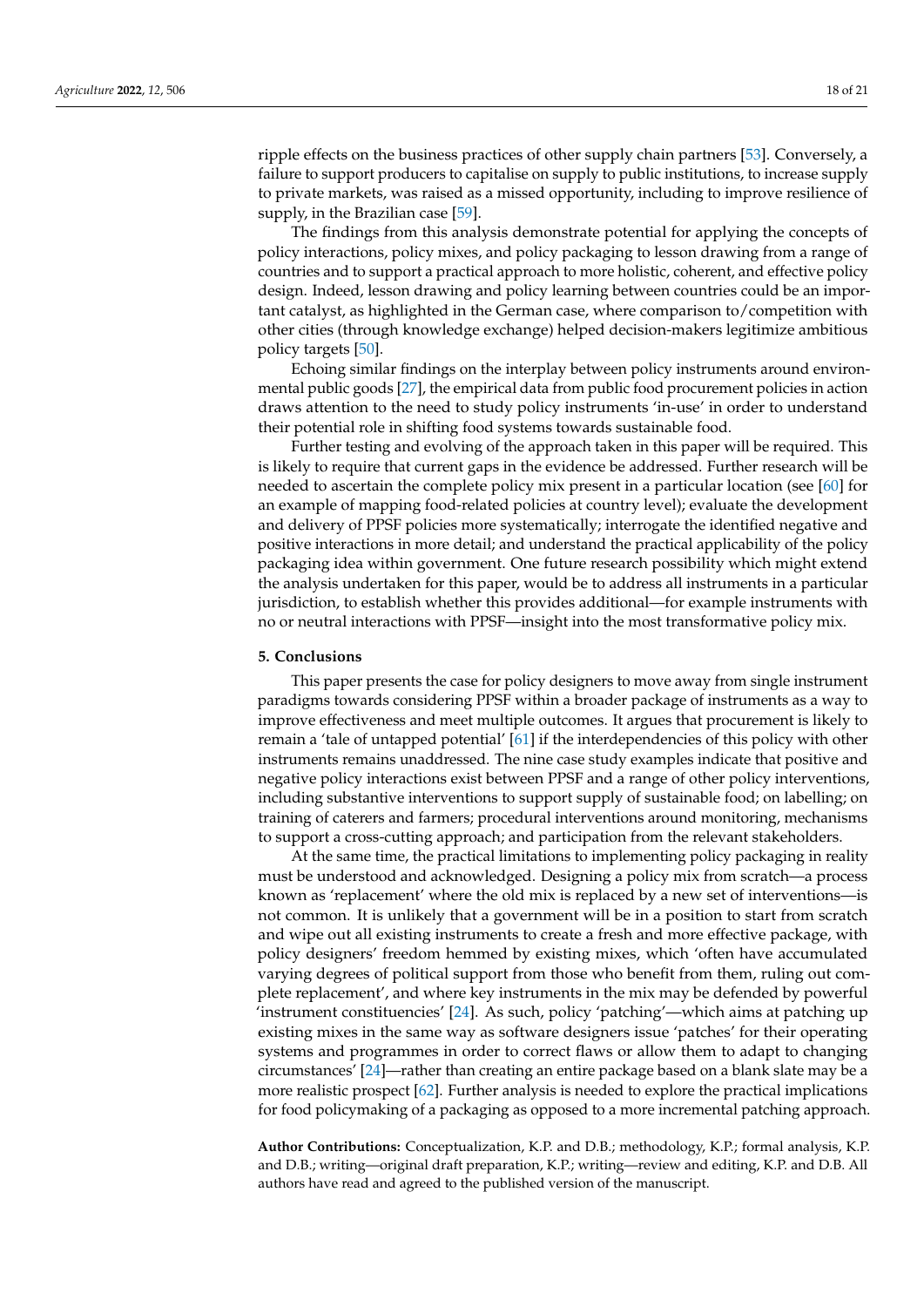<span id="page-18-19"></span>**Funding:** This study was funded through Research England's Quality-related Research Strategic Priorities Fund at the University of Hertfordshire.

**Institutional Review Board Statement:** Not applicable.

**Informed Consent Statement:** Not applicable.

**Conflicts of Interest:** The authors declare no conflict of interest.

## <span id="page-18-20"></span><span id="page-18-18"></span>**References**

- <span id="page-18-0"></span>1. Morley, A. Procuring for change: An exploration of the innovation potential of sustainable food procurement. *J. Clean. Prod.* **2021**, *279*, 123410.
- <span id="page-18-2"></span>2. Swensson, L.F.; Tartanac, F. Public food procurement for sustainable diets and food systems: The role of the regulatory framework. *Glob. Food Secur.* **2020**, *25*, 100366.
- 3. Sonnino, R. Translating sustainable diets into practice: The potential of public food procurement. *Redes. Rev. Desenvolv. Reg.* **2019**, *24*, 14–29. [\[CrossRef\]](http://doi.org/10.17058/redes.v24i1.13036)
- <span id="page-18-10"></span>4. Smith, J.; Andersson, G.; Gourlay, R.; Karner, S.; Mikkelsen, B.E.; Sonnino, R.; Barling, D. Balancing competing policy demands: The case of sustainable public sector food procurement. *J. Clean. Prod.* **2016**, *112*, 249–256. [\[CrossRef\]](http://doi.org/10.1016/j.jclepro.2015.07.065)
- 5. Morgan, K.; Sonnino, R. *The School Food Revolution: Public Food and the Challenge of Sustainable Development*; Earthscan: London, UK, 2013.
- <span id="page-18-1"></span>6. Morgan, K.; Sonnino, R. Empowering consumers: The creative procurement of school meals in Italy and the UK. *Int. J. Consum. Stud.* **2007**, *31*, 19–25. [\[CrossRef\]](http://doi.org/10.1111/j.1470-6431.2006.00552.x)
- <span id="page-18-3"></span>7. Raine Kim, D.; Kayla, A.; Lee, D.L.D.; Ferdinands Alexa, R.; Dominique, B.; Susan, B.; Norm, C.; Brian, C.; L'Abbé Mary, L.A.; David, M.; et al. Healthy food procurement and nutrition standards in public facilities: Evidence synthesis and consensus policy recommendations. *Health Promot. Chronic Dis. Prev. Can.* **2018**, *38*, 6.
- <span id="page-18-16"></span><span id="page-18-4"></span>8. Risku-Norja, H.; Løes, A.K. Organic food in food policy and in public catering: Lessons learned from Finland. *Org. Agric.* **2017**, *7*, 111–124. [\[CrossRef\]](http://doi.org/10.1007/s13165-016-0148-4)
- <span id="page-18-5"></span>9. Howlett, M.; Rayner, J. Design principles for policy mixes: Cohesion and coherence in 'new governance arrangements'. *Policy Soc.* **2007**, *26*, 1–18. [\[CrossRef\]](http://doi.org/10.1016/S1449-4035(07)70118-2)
- <span id="page-18-6"></span>10. Flanagan, K.; Uyarra, E.; Laranja, M. The 'policy mix' for innovation: Rethinking innovation policy in a multi-level, multi-actor context. *Res. Policy* **2011**, *40*, 702–713.
- <span id="page-18-7"></span>11. GLOPAN (Global Panel on Agriculture and Food Systems for Nutrition). *Future Food Systems: For People, Our Planet, and Prosperity*; GLOPAN: London, UK, 2020; Available online: <https://www.glopan.org/foresight2/> (accessed on 1 November 2021).
- 12. OECD. *Making Better Policies for Food Systems*; OECD Publishing: Paris, France, 2021. [\[CrossRef\]](http://doi.org/10.1787/ddfba4de-en)
- 13. SAPEA (Science Advice for Policy by European Academies). *A Sustainable Food System for the European Union*; SAPEA: Berlin, Germany, 2020. [\[CrossRef\]](http://doi.org/10.26356/sustainablefood)
- <span id="page-18-17"></span>14. Parsons, K.; Hawkes, C.; Wells, R. Brief 2. What is the food system? A Food policy perspective. In *Rethinking Food Policy: A Fresh Approach to Policy and Practice*; Centre for Food Policy: London, UK, 2019; Available online: [https://www.city.ac.uk/\\_\\_data/](https://www.city.ac.uk/__data/assets/pdf_file/0004/570442/7643_Brief-2_What-is-the-food-system-A-food-policy-perspective_WEB_SP.pdf) [assets/pdf\\_file/0004/570442/7643\\_Brief-2\\_What-is-the-food-system-A-food-policy-perspective\\_WEB\\_SP.pdf](https://www.city.ac.uk/__data/assets/pdf_file/0004/570442/7643_Brief-2_What-is-the-food-system-A-food-policy-perspective_WEB_SP.pdf) (accessed on 1 November 2021).
- 15. WRI (World Resources Institute). Creating a Sustainable Food Future: A Menu of Solutions to Feed Nearly 10 Billion People by 2050. 2019. Available online: <https://www.wri.org/publication/creating-sustainable-food-future> (accessed on 1 November 2021).
- <span id="page-18-8"></span>16. IPES-Food (International Panel of Experts on Sustainable Food Systems). Towards a Common Food Policy for the EU. 2019. Available online: <http://www.ipes-food.org/pages/CommonFoodPolicy> (accessed on 1 November 2021).
- <span id="page-18-9"></span>17. Capano, G.; Howlett, M. The knowns and unknowns of policy instrument analysis: Policy tools and the current research agenda on policy mixes. *Sage Open* **2020**, *10*. [\[CrossRef\]](http://doi.org/10.1177/2158244019900568)
- <span id="page-18-11"></span>18. Ryland, D. Procuring Food for the Future an Assessment of EU and UK Food Procurement Regulations, Guidance and Sustainability. 2020. Available online: [https://foodfutures.org.uk/wp-content/uploads/2020/08/Procuring-food-for-the-future\\_Law](https://foodfutures.org.uk/wp-content/uploads/2020/08/Procuring-food-for-the-future_Law-report_To-Publish.pdf)[report\\_To-Publish.pdf](https://foodfutures.org.uk/wp-content/uploads/2020/08/Procuring-food-for-the-future_Law-report_To-Publish.pdf) (accessed on 1 November 2021).
- <span id="page-18-12"></span>19. Willett, W.; Rockström, J.; Loken, B.; Springmann, M.; Lang, T.; Vermeulen, S.; Garnett, T.; Tilman, D.; DeClerck, F.; Wood, A.; et al. Food in the Anthropocene: The EAT–Lancet Commission on healthy diets from sustainable food systems. *Lancet* **2019**, *393*, 447–492. [\[CrossRef\]](http://doi.org/10.1016/S0140-6736(18)31788-4)
- <span id="page-18-13"></span>20. Béné, C.; Oosterveer, P.; Lamotte, L.; Brouwer, I.D.; de Haan, S.; Prager, S.D.; Talsma, E.F.; Khoury, C.K. When food systems meet sustainability–Current narratives and implications for actions. *World Dev.* **2019**, *113*, 116–130. [\[CrossRef\]](http://doi.org/10.1016/j.worlddev.2018.08.011)
- <span id="page-18-14"></span>21. Molin, E.; Martin, M.; Björklund, A. Addressing Sustainability within Public Procurement of Food: A Systematic Literature Review. *Sustainability* **2021**, *13*, 13395. [\[CrossRef\]](http://doi.org/10.3390/su132313395)
- <span id="page-18-15"></span>22. Belik, W.; Fornazier, A. Public policy and the construction of new markets to family farms: Analyzing the case of school meals in São Paulo, Brazil. In *Advances in Food Security and Sustainability*; Elsevier: Amsterdam, The Netherlands, 2017; Volume 2.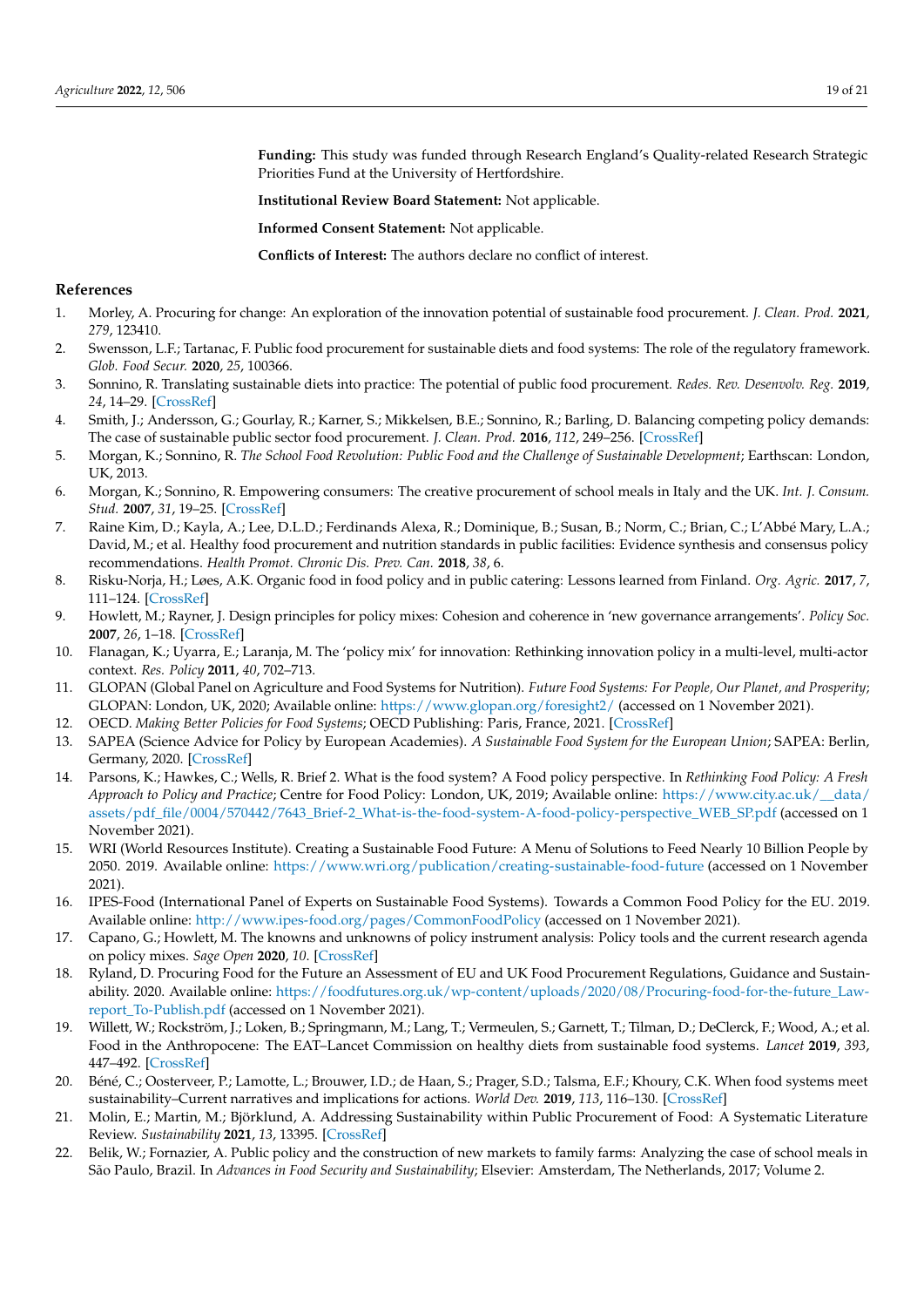- <span id="page-19-0"></span>23. Tregear, A.; Aničić, Z.; Arfini, F.; Biasini, B.; Bituh, M.; Bojović, R.; Brečić, R.; Brennan, M.; Barić, I.C.; Del Rio, D.; et al. Routes to sustainability in public food procurement: An investigation of different models in primary school catering. *J. Clean. Prod.* **2022**, *338*, 130604. [\[CrossRef\]](http://doi.org/10.1016/j.jclepro.2022.130604)
- <span id="page-19-1"></span>24. Howlett, M.; Rayner, J. Patching vs packaging in policy formulation: Assessing policy portfolio design. *Politics Gov.* **2013**, *1*, 170–182. [\[CrossRef\]](http://doi.org/10.17645/pag.v1i2.95)
- <span id="page-19-14"></span><span id="page-19-13"></span><span id="page-19-2"></span>25. Howlett, M.P.; Rayner, J. Patching vs packaging: Complementary effects, goodness of fit, degrees of freedom and intentionality in policy portfolio design. In *Lee Kuan Yew School of Public Policy Research Paper No. (13-05)*; Elsevier: Amsterdam, The Netherlands, 2013.
- <span id="page-19-3"></span>26. Gunningham, N.; Sinclair, D. Regulatory pluralism: Designing policy mixes for environmental protection. *Law Policy* **1999**, *21*, 49–76. [\[CrossRef\]](http://doi.org/10.1111/1467-9930.00065)
- <span id="page-19-15"></span><span id="page-19-4"></span>27. Blackstock, K.L.; Novo, P.; Byg, A.; Creaney, R.; Bourke, A.J.; Maxwell, J.L.; Tindale, S.J.; Waylen, K.A. Policy instruments for environmental public goods: Interdependencies and hybridity. *Land Use Policy* **2021**, *107*, 104709.
- <span id="page-19-16"></span>28. Liu, G.; Yi, Z.; Zhang, X.; Shrestha, A.; Martek, I.; Wei, L. An evaluation of urban renewal policies of Shenzhen, China. *Sustainability* **2017**, *9*, 1001. [\[CrossRef\]](http://doi.org/10.3390/su9061001)
- <span id="page-19-17"></span>29. Wieland, J. SME Marketing mix standardization in the B2B market. *J. Manag. Policy Pract.* **2018**, *19*, 45–55.
- <span id="page-19-5"></span>30. Yue, X.; Mu, K.; Liu, L. Selection of policy instruments on integrated care in China: Based on documents content analysis. *Int. J. Environ. Res. Public Health* **2020**, *17*, 2327. [\[CrossRef\]](http://doi.org/10.3390/ijerph17072327) [\[PubMed\]](http://www.ncbi.nlm.nih.gov/pubmed/32235602)
- <span id="page-19-18"></span><span id="page-19-6"></span>31. Bali, A.S.; Howlett, M.; Lewis, J.M.; Ramesh, M. Procedural policy tools in theory and practice. *Policy Soc.* **2021**, *40*, 295–311. [\[CrossRef\]](http://doi.org/10.1080/14494035.2021.1965379)
- <span id="page-19-19"></span><span id="page-19-7"></span>32. Givoni, M.; Macmillen, J.; Banister, D.; Feitelson, E. From policy measures to policy packages. *Transp. Rev.* **2013**, *33*, 1–20. [\[CrossRef\]](http://doi.org/10.1080/01441647.2012.744779)
- <span id="page-19-20"></span><span id="page-19-8"></span>33. Justen, A.; Fearnley, N.; Givoni, M.; Macmillen, J. A process for designing policy packaging: Ideals and realities. *Transp. Res. Part A Policy Pract.* **2014**, *60*, 9–18. [\[CrossRef\]](http://doi.org/10.1016/j.tra.2013.10.016)
- <span id="page-19-22"></span><span id="page-19-21"></span><span id="page-19-9"></span>34. Parsons, K.; Barling, D. Food Systems Transformation: What's in the Policy Toolbox? Report for the UKRI Transforming UK Food System Programme. 2021. Available online: <https://www.foodsecurity.ac.uk/research/foodsystems-spf/outputs/> (accessed on 1 November 2021).
- <span id="page-19-23"></span><span id="page-19-10"></span>35. Walton, S.; Hawkes, C. What We Can Learn: A Review of Food Policy Innovations in Six Countries. UK: National Food Strategy. 2020. Available online: <https://openaccess.city.ac.uk/id/eprint/24918/> (accessed on 1 November 2021).
- <span id="page-19-30"></span><span id="page-19-24"></span>36. Beltrame, D.M.O.; Oliveira, C.N.S.; Borelli, T.; Santiago, R.A.C.; Monego, E.S.; Rosso, V.V.; Coradin, L.; Hunter, D. Diversifying institutional food procurement—Opportunities and barriers for integrating biodiversity for food and nutrition in Brazil. *Raizes* **2016**, *36*, 55–69. [\[CrossRef\]](http://doi.org/10.37370/raizes.2016.v36.459)
- <span id="page-19-31"></span><span id="page-19-25"></span>37. EPHA (European Public Health Alliance). Discussion Paper: Public procurement for Sustainable Food Environments. 2019. Available online: <https://epha.org/public-procurement-for-sustainable-food-environments/> (accessed on 1 November 2021).
- <span id="page-19-26"></span><span id="page-19-12"></span>38. Braun, C.L.; Rombach, M.; Häring, A.M.; Bitsch, V. A local gap in sustainable food procurement: Organic vegetables in Berlin's school meals. *Sustainability* **2018**, *10*, 4245. [\[CrossRef\]](http://doi.org/10.3390/su10114245)
- 39. Løes, A.K.; Kristensen, N.H.; Mikkola, M.; Roos, G.; Spigarolo, R.; Mikkelsen, B.E.; Strassner, C.; Nölting, B. Final report for 1881 Innovative Public Organic food Procurement for Youth (iPOPY). 2011. Available online: [https://orgprints.org/id/eprint/31199/](https://orgprints.org/id/eprint/31199/1/iPOPY%20%20final%20report%20approved.pdf) [1/iPOPY%20%20final%20report%20approved.pdf](https://orgprints.org/id/eprint/31199/1/iPOPY%20%20final%20report%20approved.pdf) (accessed on 1 February 2022).
- <span id="page-19-28"></span>40. Wittman, H.; Blesh, J. Food Sovereignty and F ome Z ero: Connecting Public Food Procurement Programmes to Sustainable Rural Development in B razil. *J. Agrar. Chang.* **2017**, *17*, 81–105. [\[CrossRef\]](http://doi.org/10.1111/joac.12131)
- <span id="page-19-11"></span>41. Delwiche, A.; Daniels, P. Future Policy Award 2018: The Good Food Purchasing Program, USA. *Front. Sustain. Food Syst.* **2022**, *5*, 576776.
- <span id="page-19-27"></span>42. Soares, P.; Martinelli, S.S.; Davó-Blanes, M.C.; Fabri, R.K.; Clemente-Gómez, V.; Cavalli, S.B. Government Policy for the Procurement of Food from Local Family Farming in Brazilian Public Institutions. *Foods* **2021**, *10*, 1604. [\[CrossRef\]](http://doi.org/10.3390/foods10071604)
- 43. Borsatto, R.S.; de Camargo Macedo, A.; de Lima Santos, L.; Junior, W.F.A.; Souza-Esquerdo, V.F. Food Procurement as an Instrument to Promote Local Food Systems: Exploring a Brazilian Experience. *Int. J. Food Syst. Dyn.* **2021**, *12*, 177–191.
- <span id="page-19-29"></span>44. Krivasonoka, I.; Zvirbule, A. Public food procurement–the situation in Latvia. In *International Scientific Conference Rural Development*; Aleksandras Stulginskis University: Akademija, Lithuania, 2017; pp. 1133–1138.
- <span id="page-19-32"></span>45. Wien.gv.at (n.d.). Natuerlich-Gut-Teller Impact Analysis. Available online: [https://www.wien.gv.at/english/environment/](https://www.wien.gv.at/english/environment/protection/oekokauf/pdf/natuerlich-gut-teller-impact-analysis.pdf) [protection/oekokauf/pdf/natuerlich-gut-teller-impact-analysis.pdf](https://www.wien.gv.at/english/environment/protection/oekokauf/pdf/natuerlich-gut-teller-impact-analysis.pdf) (accessed on 1 November 2021).
- <span id="page-19-34"></span>46. EFRA (Environment Food & Rural Affairs Parliamentary Select Committee). Sixth Report: Public Sector Procurement of Food. 2021. Available online: <https://committees.parliament.uk/work/370/public-sector-procurement-of-food/publications/> (accessed on 1 November 2021).
- <span id="page-19-33"></span>47. Nordic Council of Ministers. Solutions Menu: A Nordic Guide To Sustainable Food Policy. 2018. Available online: [https:](https://www.norden.org/en/solutionsmenu) [//www.norden.org/en/solutionsmenu](https://www.norden.org/en/solutionsmenu) (accessed on 1 November 2021).
- <span id="page-19-35"></span>48. Spyridon, F.; Mikkelsen, B.E. More Organic Food on the Public Plate–Need for a New Public Governance? WG 2. Institutional Food Procurement and School Feeding Programmes: Exploring the Benefits, Challenges and Opportunities. 2018. Available online: <https://vbn.aau.dk/en/publications/more-organic-food-on-the-public-plate-need-for-a-new-public-gover> (accessed on 1 November 2021).